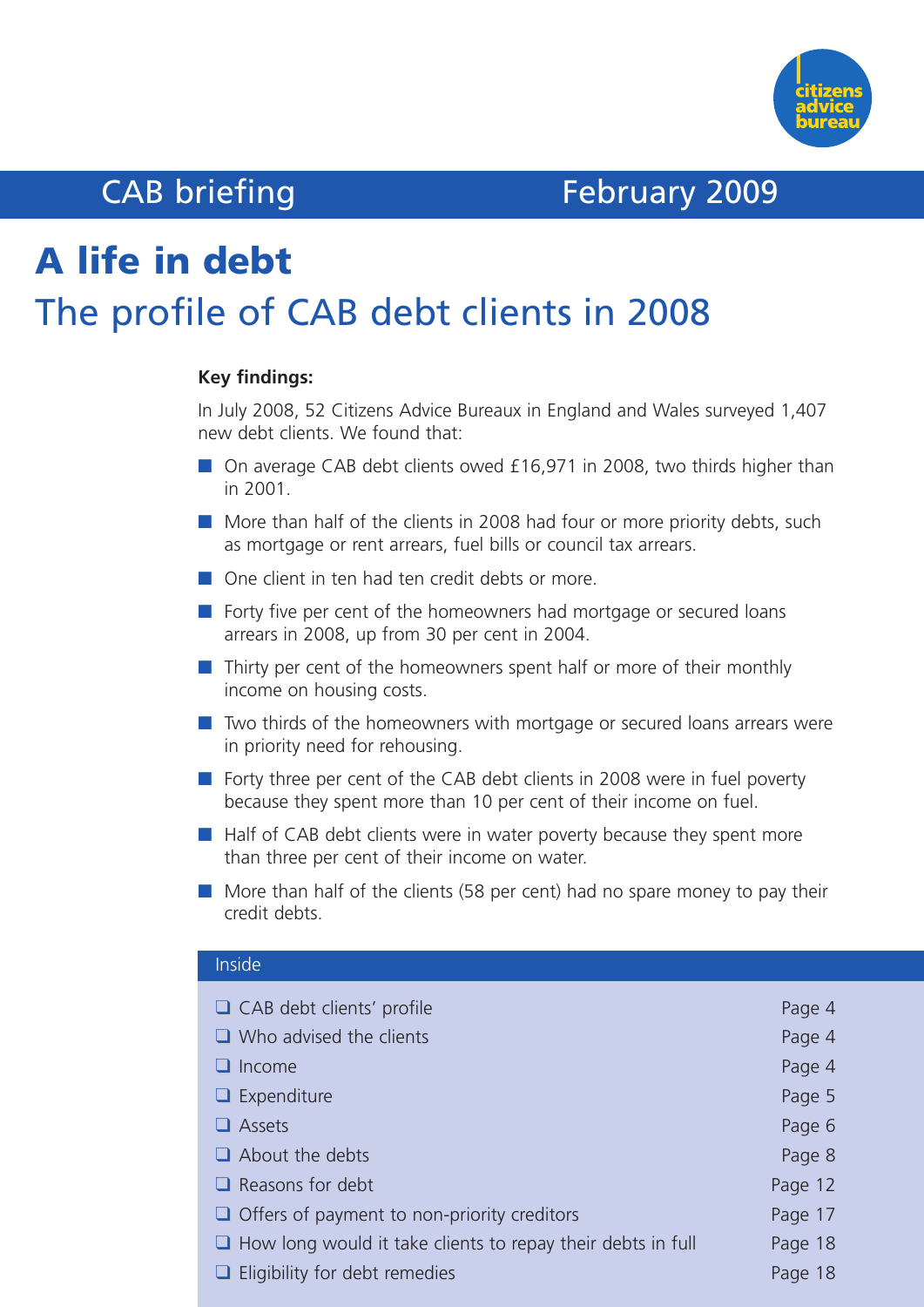- Clients who had spare money to pay their debts would take on average 93 years to repay them in full.
- Nearly a third of CAB clients could be eligible for the debt relief order (DRO), a new alternative to bankruptcy which comes into force in April 2009.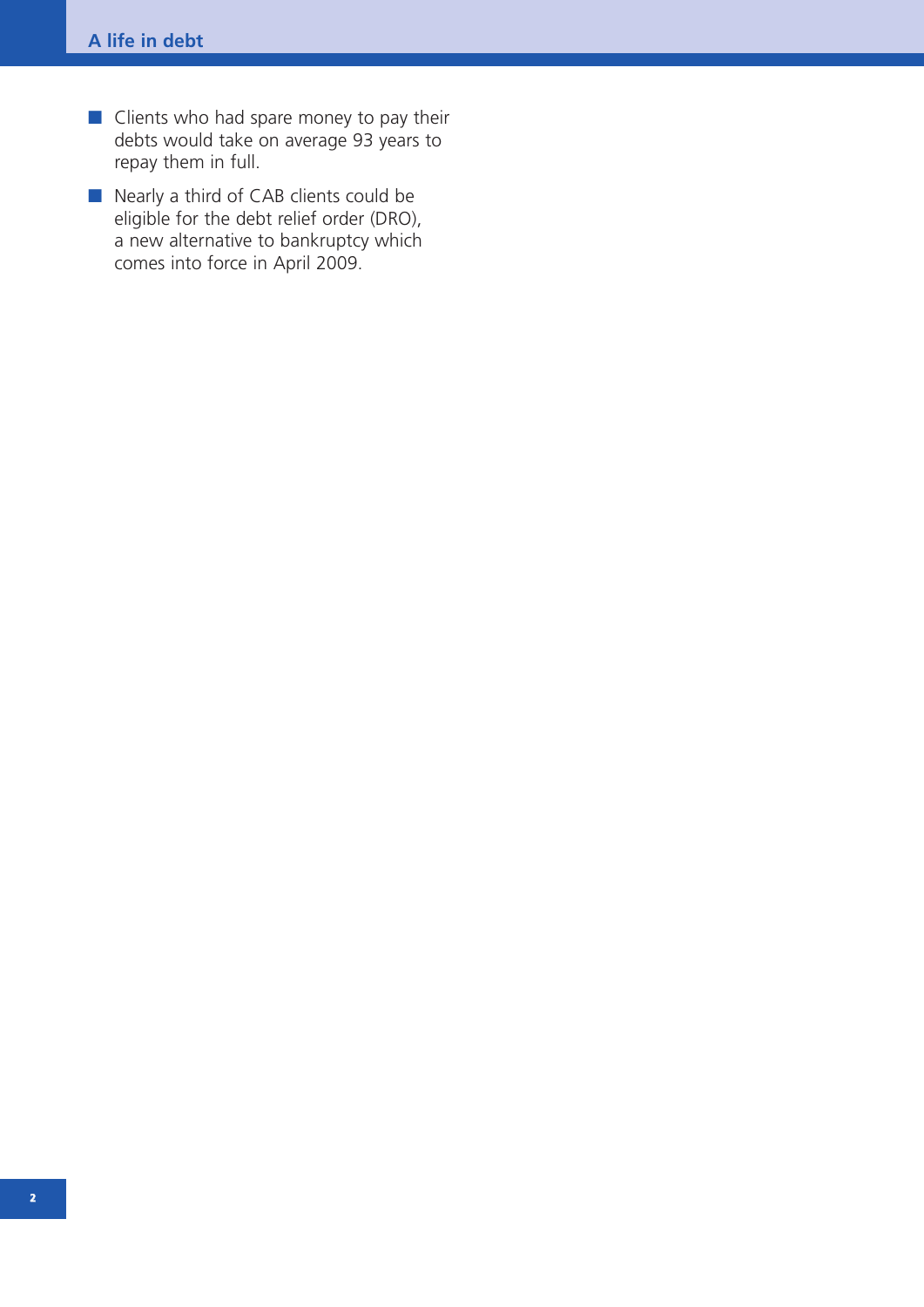### **Introduction**

Citizens Advice Bureaux have seen a dramatic 100 per cent increase in the number of debt enquiries they have dealt with over the last 10 years. Debt is now the number one advice issue in bureaux, accounting for one in three of all enquiries. CAB advisers around the country are dealing with over 6,923 new debt problems every working day. Here are a few examples:

> A lone parent with three children sought advice from a CAB in West Yorkshire. She was suffering from serious depression and had attempted suicide several times following domestic violence and a relationship breakdown. She had a number of debts, including a £706 fuel bill which was being collected at £10 per week via her pre-payment meter. The client could not afford her basic living expenses and was falling into debt with other priority bills. At the time of seeking advice, she relied on her local church delivering food parcels and could not afford to meet her health costs.

A Greater Manchester CAB helped a woman who was unable to work following an accident and was now living on benefits. She needed advice about her debts. The client told the CAB that she could not afford to put the heating on this winter and was terrified of getting further into debt. She had borrowed a ski suit from a friend to wear to keep her warm in her house.

A man sought advice from a CAB in North East Wales about £60,000 of credit debts and mortgage arrears. His home was being repossessed. He had decided that the best way forward to clear his debts was to go bankrupt but could not afford the court fees to petition for bankruptcy (£495).

It has been four years since we last undertook a survey of CAB debt clients. The statistics from the 2004 survey proved extremely valuable by giving us a clear snapshot of CAB debt clients. We wanted to see whether this profile of CAB debt clients had changed in 2008 in different economic conditions.

### **Methodology**

This report sets out the characteristics of Citizens Advice Bureau debt clients in 2008. A 20 per cent random sample of bureaux in England and Wales completed a short survey form for all new debt clients seen in July 2008 for whom a financial statement was completed. In all, we have data from 1,407 clients seen by 52 bureaux across England and Wales.

The questionnaire was divided into two parts. The first one contained questions about the client's personal circumstances. We also asked clients to give us up to three reasons why they were in debt. The second part of the survey contained questions about the client's income, expenditure and debts. The information collected was taken directly from the client's financial statement – a key document which sets out the client's income from all sources, essential expenditure, debts and repayment offers and is used as a basis for negotiation with creditors

This report compares the results of the 2008 survey with two previous surveys of CAB debt clients in 2001<sup>1</sup> and 2004<sup>2</sup>. We start by analysing the clients' income and expenditure before looking closer at clients' debt situations. We have used evidence from bureaux to illustrate various points throughout the survey.

1 *In too deep – CAB clients' experience of debt*, Citizens Advice, 2003.

2 *Deeper in debt – the profile of CAB debt clients*, Citizens Advice, 2006.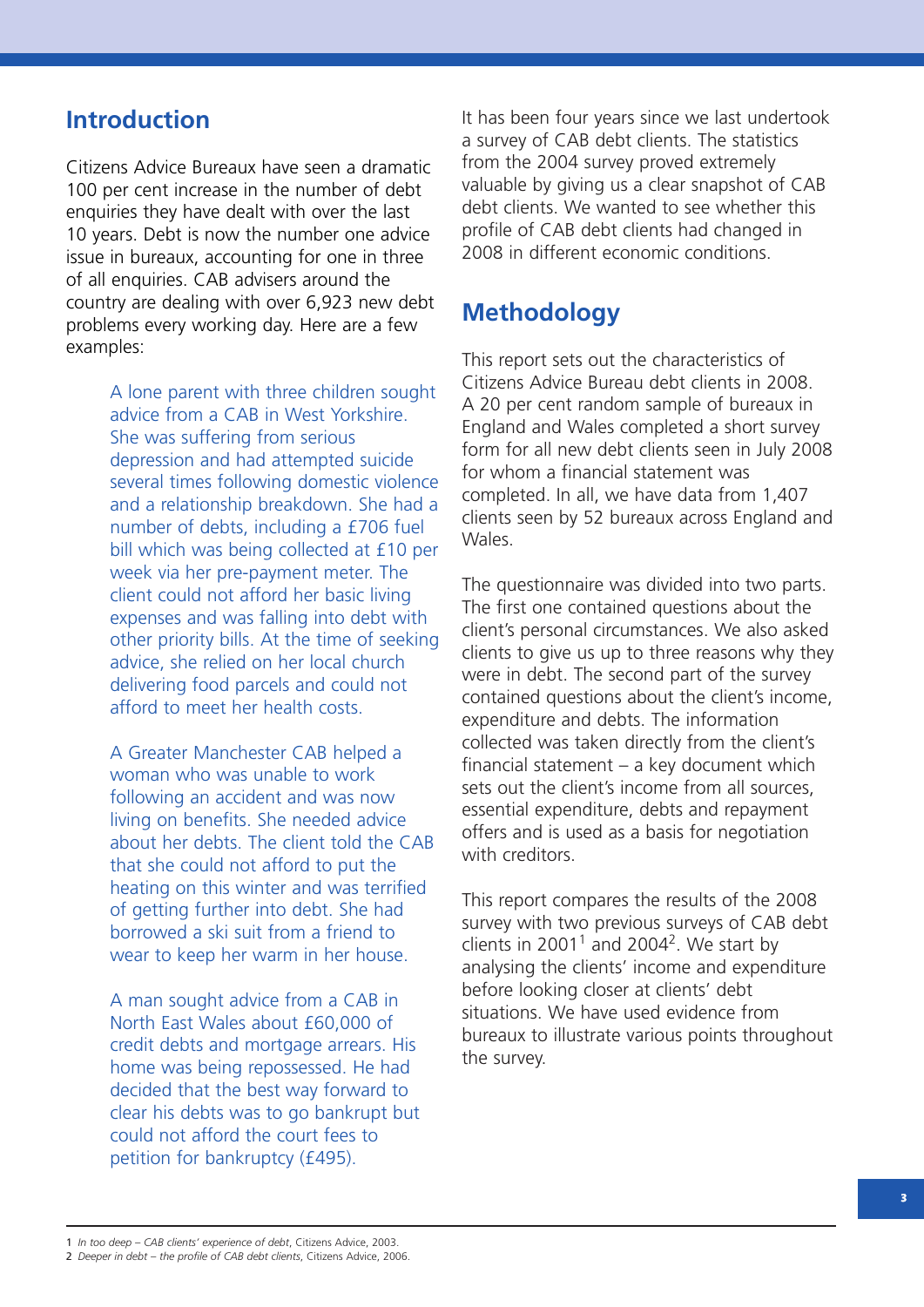### **CAB debt clients' profile**

More than 20 per cent of CAB debt clients are lone parents. They represent 45 per cent of respondents with children; in comparison 24 per cent of UK families were lone parent families. 3

Twelve per cent of respondents were from ethnic minority backgrounds, compared to 7.9 per cent of the UK population.<sup>4</sup>

Twenty seven per cent of the respondents reported that they had a person with a disability or long term illness living in their households. This is a higher proportion than in the general population. The 2001 census found that 18 per cent of the population say they have a long term illness, health problem or disability which limits their daily activities or the work they could do.<sup>5</sup>

More than two thirds of respondents were renting their homes, compared with less than a third of the UK population.<sup>6</sup>

For more information about the profile of CAB debt clients, please see Annex 1.

### **Who advised the clients**

Since we carried out research on CAB debt clients in 2004, there has been a major new source of funding for debt advice – the Government's Financial Inclusion Fund (FIF). Nearly half of the debt clients (46 per cent) in the 2008 survey were advised by FIF-funded advisers. Just under a third (29 per cent) were advised by debt advisers funded by the Legal Services Commission (LSC). A further quarter saw generalist or money advisers funded by some other funding stream.

The FIF debt advice project aims to increase the provision of free face-to-face debt advice to specific socio-economic groups and geographic areas of high financial exclusion. Nevertheless FIF advice is potentially open to every individual, regardless of their income. In contrast, to be eligible for civil legal aid the client's capital and income must be within certain limits. 7

As we shall see later in the report, the type of funding of the adviser could be significant in explaining some of the changes in the profile of CAB debt clients in the last four years.

### **Income**

At the time of seeking advice, the current average net monthly income of the debt clients in the survey was  $£1,021$  per month – less than two thirds of the average monthly household income in the UK at that time  $(f1,772$  net per month).<sup>8</sup>

Even taking into account inflation over the last few years, the average income in 2008 is higher than in 2004 and the proportion of respondents with income over £1,000 is higher. Twenty five per cent of the clients in the 2008 survey had a monthly household income above £1,500, whereas only seven per cent of 2001 CAB debt clients had an income above £1,600 per month.

There was a marked difference between the average income of clients advised by LSCfunded advisers and FIF advisers. The average monthly household income of the clients advised by LSC-funded advisers was £756, compared to £1,102 for a FIF client and £1,308 for clients of other money advisers.

3 Office for National Statistics (ONS) (data is from the 2001 Census) statistics.gov.uk 4 ibid.

- 5 ibid.
- 6 ibid.

**4**

<sup>7</sup> To be eligible for civil legal aid, someone must be entitled to certain means-tested benefits or have a gross income of less than £2,530 a month and have less than £8,000 capital.

<sup>8</sup> *Family Spending Survey 2006/07*, ONS, 2008, statistics.gov.uk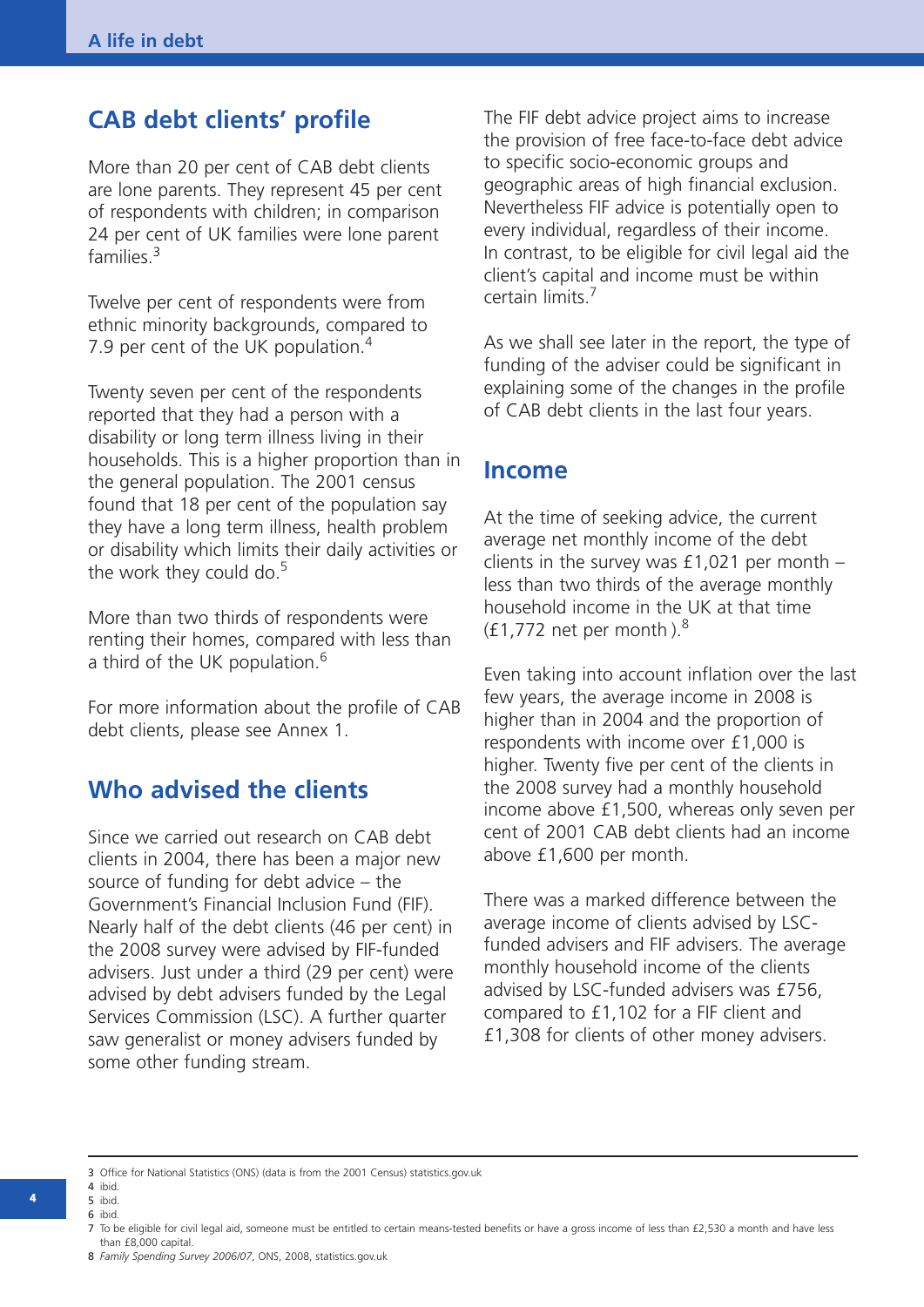#### **Type of income**



An indication of the poverty of CAB debt clients was the proportion whose only income was benefits or tax credits (46 per cent). A further 19 per cent had a benefit or tax credit element to their income. In contrast, only 30 per cent relied solely on an earned income. Slightly more than five per cent had some pension income.

Nearly half of CAB debt clients (46 per cent) were claiming means-tested benefits such as income support, jobseekers allowance or pension credit. Nineteen per cent of the CAB debt clients were working and in receipt of working or child tax credits, which aim to boost the income of people in low-paid work and those with children. Twelve per cent of the clients were claiming disability benefits and 12 per cent received incapacity benefit.

### **Expenditure**

A crucial part of the debt advice process is going through the client's income and

expenditure in order to find out if he/she is able to repay his/her non-priority debts.

#### **Housing costs – rent**

It is not possible to be accurate about expenditure on rent as the figures given on the financial statements may be net of housing benefit. However, if those who paid rent and did not have a benefit income of any kind are isolated, the average rent paid was £350 per month. This amount is significantly higher than the average monthly rent of CAB debt clients in 2004 of £266.

#### **Housing costs – owner-occupiers**

The figures should be more reliable for owneroccupiers' housing costs because there is no equivalent of housing benefit for owneroccupiers. The average housing costs for owner-occupiers was £596 per month. This is significantly higher than in 2004 when it was £365. Thirty owner-occupiers in the survey had no housing costs.

Research for the Department of Trade and Industry suggested that the proportion of households spending over 50 per cent of their income on secured and unsecured borrowing should be a key objective measure of overindebtedness. <sup>9</sup> Thirty per cent of these homeowners spent half their monthly income or more on housing costs. This is a striking increase in four years. In 2004, 20 per cent paid over half of their income on housing costs. Less than a quarter (24 per cent) paid 25 per cent or less of their income on housing costs compared with 31 per cent four years before. The 2008 survey also showed that 28 households had housing costs which equalled or exceeded their income.

In 2008, 21 per cent of the homeowners were entirely dependent on benefits and 30 per cent of these had mortgage arrears.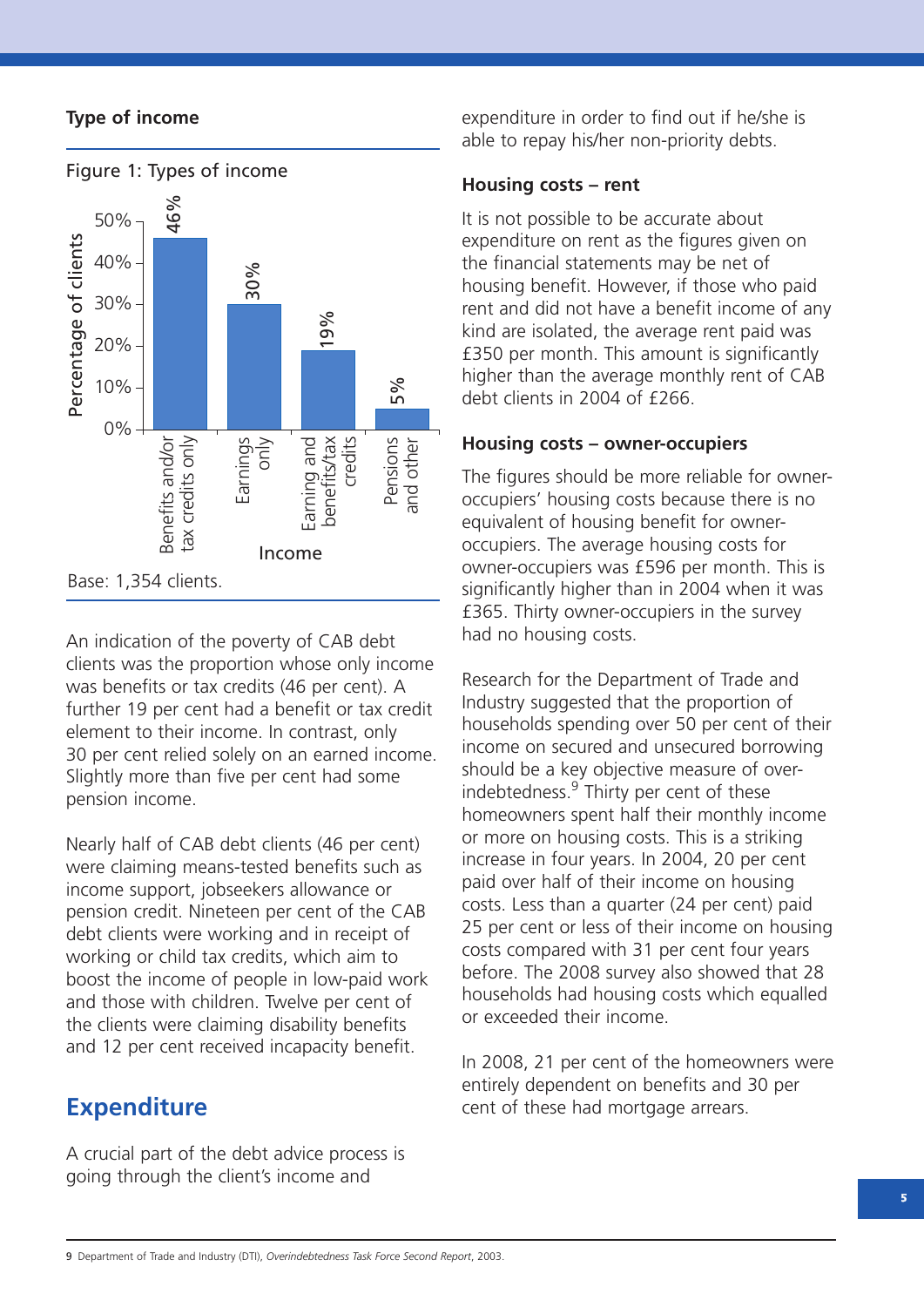#### **Housekeeping, travel and phone expenditure**

Housekeeping expenditure includes amounts for food, clothing, cleaning materials, toiletries, milk, cigarettes, newspapers, alcohol, pet food, laundry and dry-cleaning. A client with a baby may need extra expenditure on baby food, nappies and toiletries. Based on the statements of 1,235 clients, the average spend on housekeeping per week was £69.50, far below the national weekly average of £142.<sup>10</sup>

Ninety per cent of the CAB debt clients had travel costs and spent on average £115 per calendar month, £23 higher than 2004 but far below the national monthly average of £646.80. <sup>11</sup> Car owners had significantly higher average travel costs than non car owners (£183 per month compared to £80 per month).

Eighty seven per cent of the clients had telephone costs and the average spend was £11.50 per week (£2.75 more than in 2004 and similar to the national weekly average of £11.40 $^{12}$ ).

For further information about expenditure and the Common Financial Statement (CFS), please see Annex 2.

### **Assets**

It is important for money advisers to ask clients about assets which could be used to pay debts. They are also an important consideration in insolvency remedies such as bankruptcy.

More than half of the CAB debt clients in the survey (53 per cent) had at least one asset such as equity in their home, money in a bank or building society account, a life insurance policy, a motor vehicle or money owed to them. This was a slightly smaller proportion than in 2004, when 56 per cent of debt clients had at least one asset.

Nine per cent of respondents had assets worth more than £300, excluding equity in the home. The average value of these assets was quite high at £29,229. Only three per cent had a motor vehicle worth more than £1,000.

| Table 1: CAB debt clients' average monthly costs for housekeeping, phone and<br>travel |                            |        |                                |        |               |        |                      |        |  |     |
|----------------------------------------------------------------------------------------|----------------------------|--------|--------------------------------|--------|---------------|--------|----------------------|--------|--|-----|
| <b>Household</b><br>type                                                               | Couple with<br>no children |        | <b>Couple with</b><br>children |        | Single person |        | <b>Single parent</b> |        |  |     |
| Average<br>monthly<br>housekeeping<br>costs                                            | £298                       |        | £438                           |        | £181          |        | £390.50              |        |  |     |
| Average<br>monthly phone<br>costs                                                      | £51                        |        | £53                            |        |               |        |                      | £38    |  | £49 |
| Average<br>monthly travel<br>costs                                                     | Car                        | No car | Car                            | No car | Car           | No car | Car                  | No car |  |     |
|                                                                                        | £185.44                    | £98    | £197                           | £107   | £186          | £46    | £182                 | £78.50 |  |     |

Base: Travel: 1,159, phone: £1,183, housekeeping: 1,236 clients.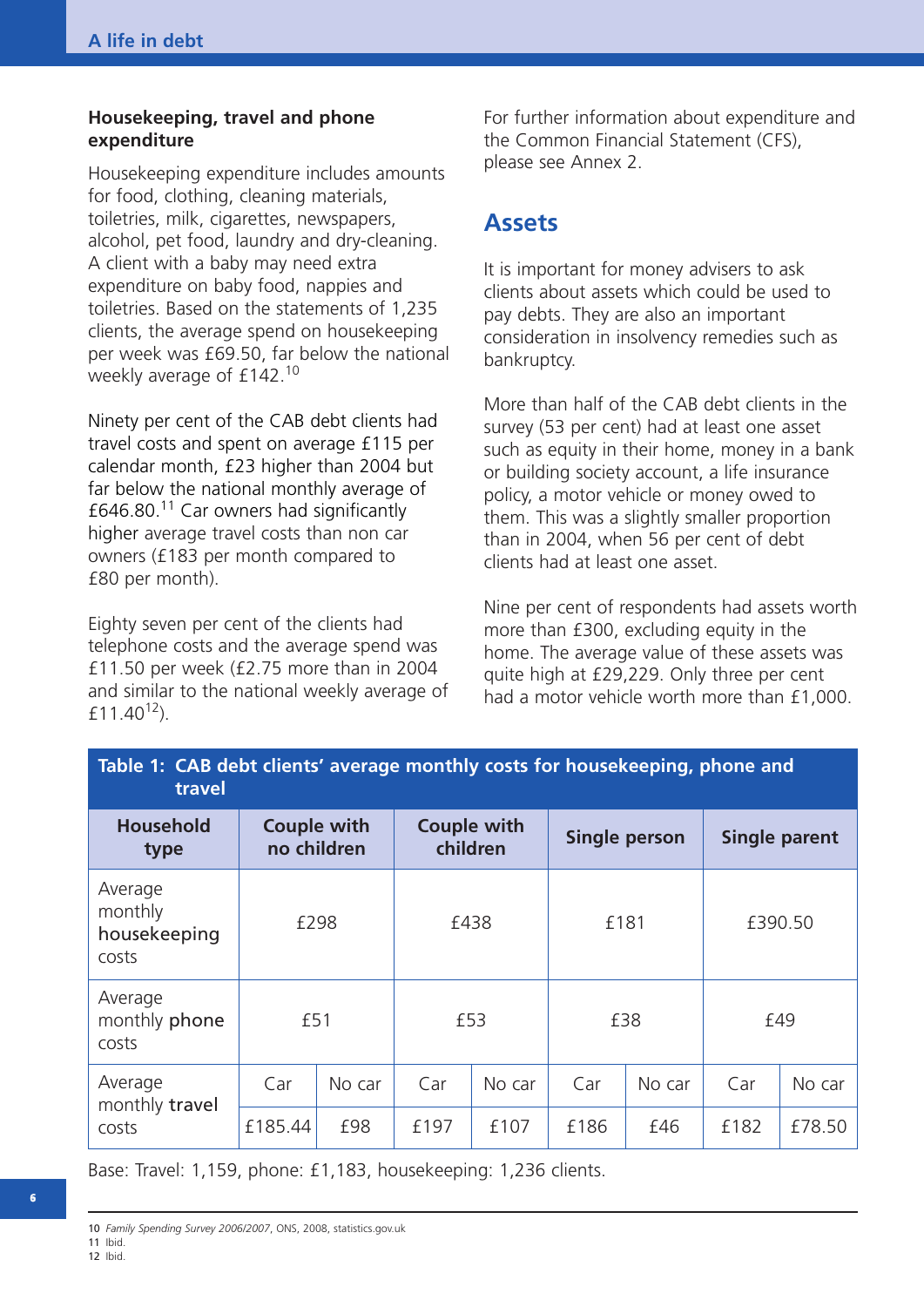

Only 168 of the CAB debt clients in the survey had money deposited in a bank or building society account. The amounts ranged from £50 to £21,000 with a median amount of savings of £100.

Very few people had life insurance. Most of these were home owners (77 per cent of those with life insurance). Nevertheless, only six per cent of the owners-occupiers in the 2008 survey had a life insurance policy.

Almost three quarters of UK households own at least one vehicle,<sup>13</sup> compared with only 32 per cent of CAB debt clients. The value of the cars owned by clients in the survey ranged from £50 to £20,000 and the average value was £2,006. Seven per cent of the car owners in the survey estimated their car was worth nothing. Fifty seven per cent valued their car at £1,000 or less.

Seventy five per cent of the car owners in the survey said they needed a car for work. Over a quarter said they needed a car because they were living in a rural area with poor public transport. Twenty five per cent needed a car for mobility reasons.

#### **Equity**

Nearly one in five of the homeowners in the 2008 survey had no or negative equity in their homes. This is a substantial increase since 2004, when only five per cent had no or negative equity. The proportion is likely to be even higher today as house prices have dropped by 9.6 per cent<sup>14</sup> in the UK between July and December 2008.

Figure 3: The established amount of equity in CAB debt clients' homes in July 2008



13 *UK in figures*, ONS, (data is from 2001 Census) statistics.gov.uk

14 *House price index*, Nationwide, 2008, nationwide.co.uk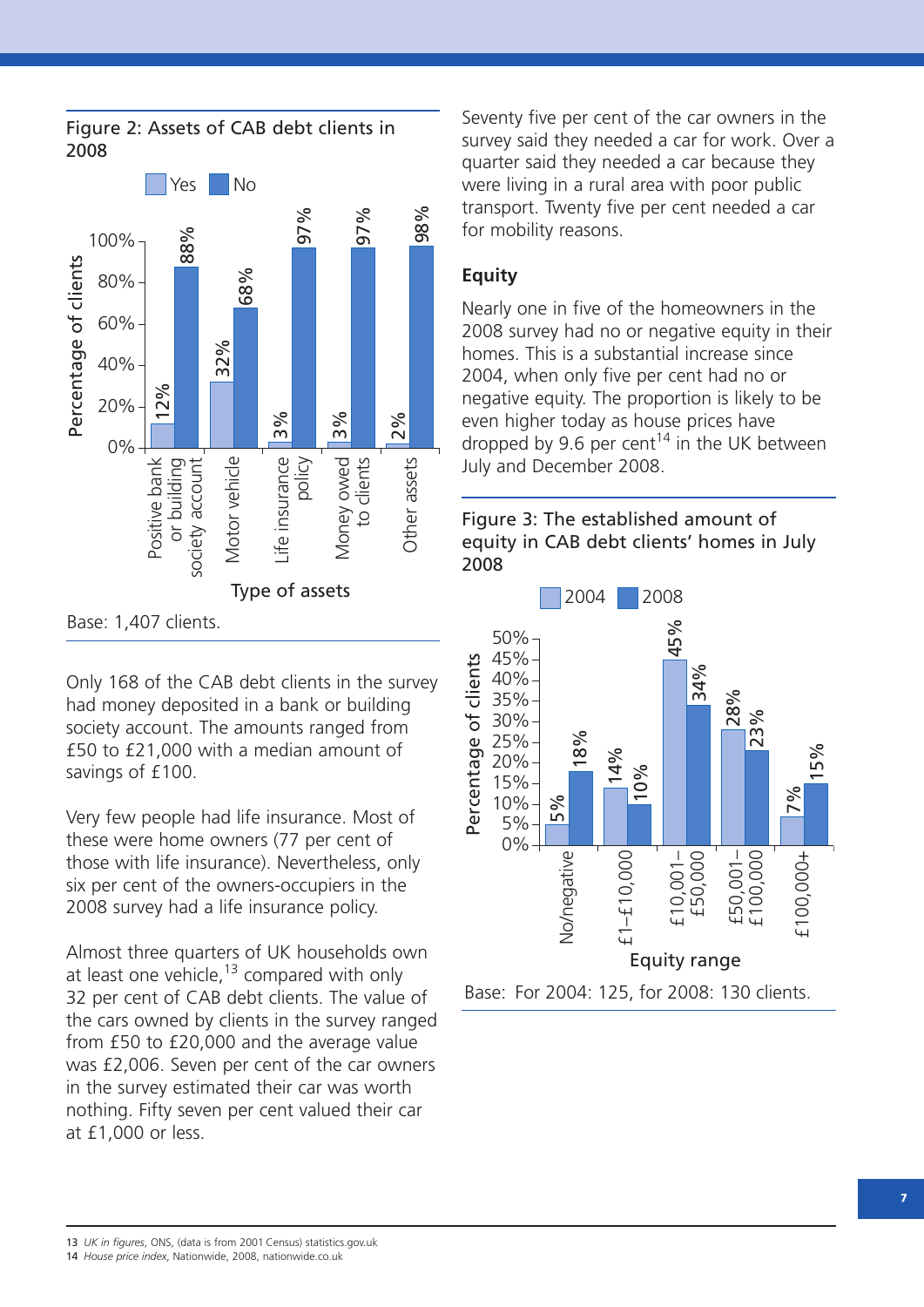## **About the debts**

#### **Total debt**

CAB debt clients in the 2008 survey owed on average two thirds more than in 2001. The average total debt in  $2008^{15}$  was £16,971 compared to £12,431 in 2004 and £10,700 in 2001.

#### **Priority debt**

The CAB debt advice process makes a distinction between 'priority debt' and 'nonpriority debt'. This distinction is based on the enforcement powers of creditors. Priority debts are those debts where non-payment can result in the loss of:

- **■** liberty
- **■** home
- **■** essential services
- essential goods on hire purchase.

Common priority debts are mortgage, rent and secured loans arrears, council tax arrears, magistrates court fines, fuel debts and hire purchase agreements for essential goods. Debt advisers will negotiate repayments to these creditors first before dealing with other creditors.

It is often assumed that being in debt means being behind with credit payments. In fact more than half of the CAB debt clients surveyed in 2008 (55 per cent) had at least one priority debt and more than a third of them owed money to two or more priority creditors.

We had data on priority debts for 724 clients in the survey. The average priority debt for these clients was £6,257. This amount is 38 per cent higher than the 2004 survey. This could be explained by the increase of mortgage and secured loans arrears among CAB debt clients.

Figure 4: Number of priority debts



#### **Non-priority debts**

Credit cards, overdrafts, unsecured loans, store cards, catalogues, home credit and water arrears are all examples of non-priority debts. The sanctions open to creditors for non-payment of non-priority debts are generally less serious for the client than those for priority debts. For example, in the case of non-priority debts, the creditor can issue a county court claim to recover the debt.

The average non-priority debt was £13,943, 12 per cent more than in 2004. The median amount owed was £8,615. Ninety per cent of clients had at least one non-priority debt. More than half of the clients in the 2008 survey had four or more non-priority debts; one in ten had ten non-priority debts or more.

The highest amount of non-priority debts owed by one household was £240,000. Another client had as many as 37 non-priority debts.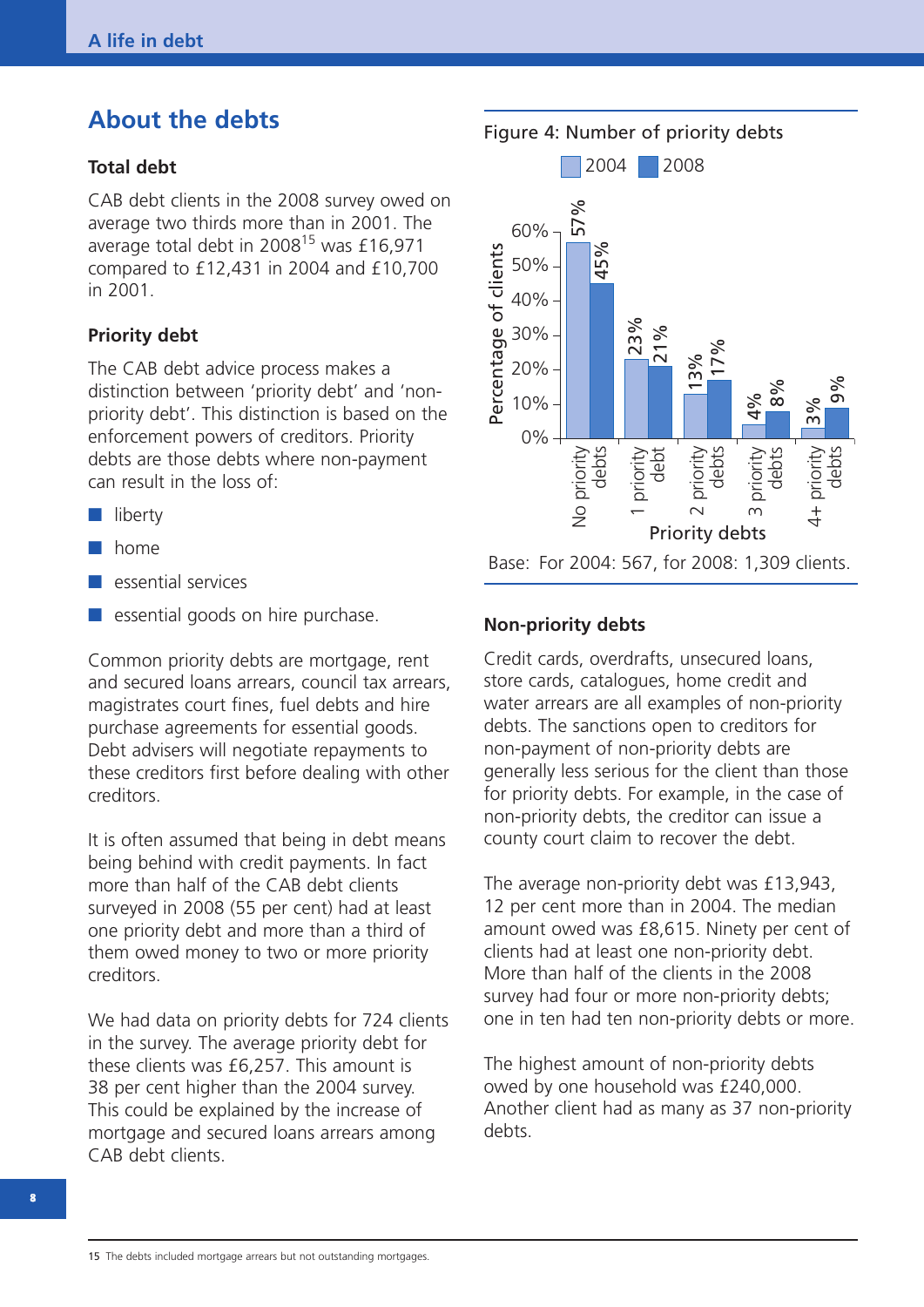

Nearly a third of clients in 2008 who had non-priority debts owed less than £5,000. Sixty eight per cent of the clients had nonpriority debts below the average of £13,943. Nearly one quarter of the clients (24 per cent) had non-priority debts above £20,000, seven per cent more than two years ago. Ten clients had non-priority debts above £100,000.

While tenants had an average total nonpriority debt of £11,681, the average for homeowners was more than double at £26,936. The 2001 and 2004 surveys showed similar results.

#### **Taking a closer look at housing debt, arrears on household bills and tax credit overpayments**

We asked whether CAB clients had the following debts:

- council tax, mortgage or secured loans
- **■** rent
- **■** water
- **■** fuel
- **■** phone
- tax credit overpayment arrears.





**9**

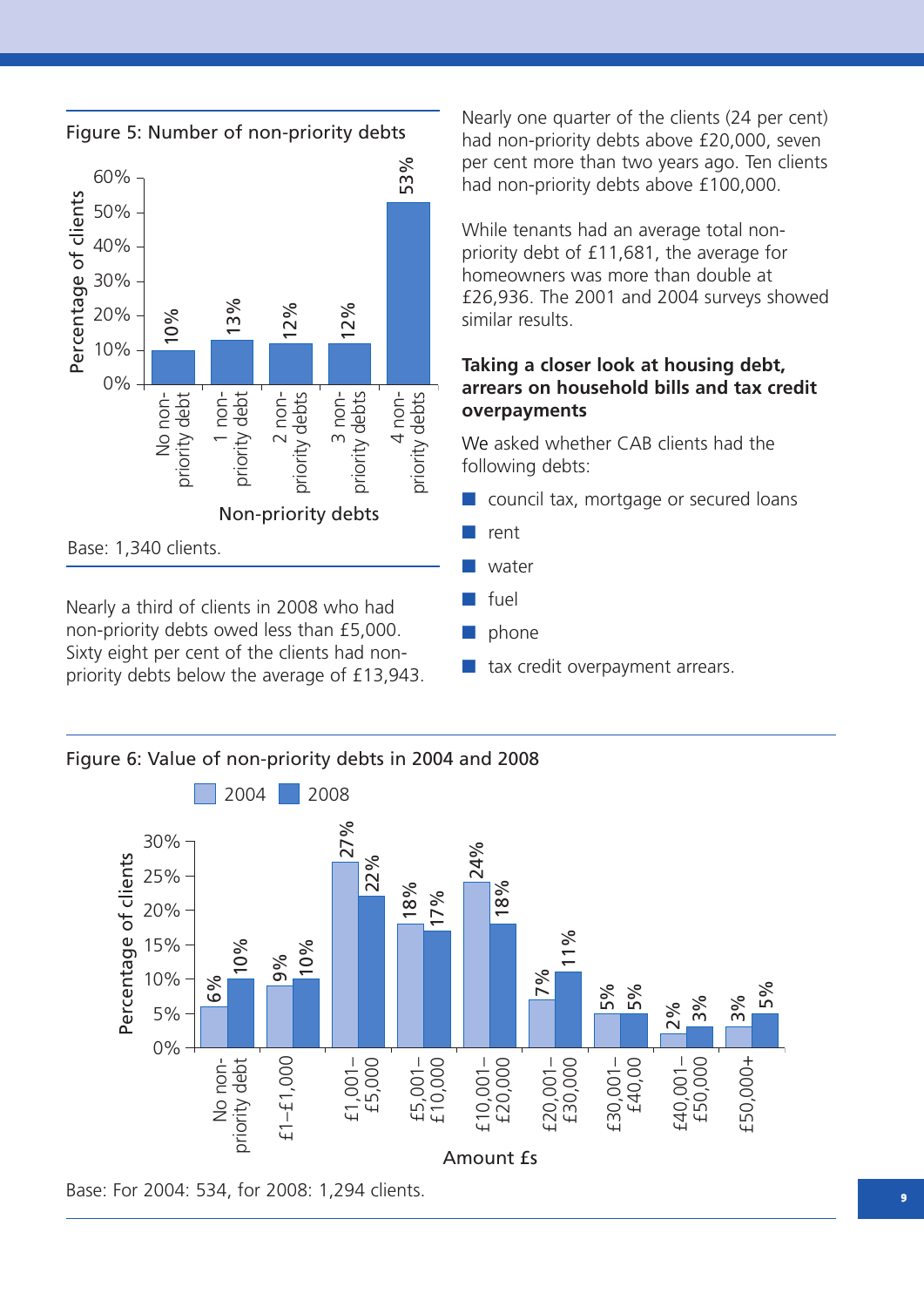

#### Figure 7: The incidence of particular types of debt

#### **Council tax arrears**

A quarter of the CAB debt clients had council tax arrears. These are regarded as very serious and non-payment can have severe consequences. This can include deductions from wages, bankruptcy, bailiffs sent to seize goods or a charging order on the debtor's property where taxes are owed. The most serious consequence of not paying council tax could be imprisonment.

In the third quarter of 2008/09, Citizens Advice Bureaux had to deal with 10 per cent more enquiries about council tax arrears than in the same quarter the previous year.

#### **Mortgage arrears**

Forty five per cent of clients who were owneroccupiers had mortgage or secured loans arrears in 2008. This is a substantial increase since 2004 when 30 per cent had mortgage arrears or secured loans arrears. This is not surprising given increasing numbers of enquiries to bureaux about mortgage and secured loans arrears problems. Citizens

Advice Bureaux in England and Wales have seen a 39 per cent increase in enquiries about mortgage and secured loans arrears between the third quarter of 2007 and the third quarter of 2008.

Homelessness legislation states that people who are over 60 years of age, have a disability or long term health problems or have dependent children might be considered to be in priority need for support with their housing needs. Two thirds of the homeowners with mortgage or secured loans arrears were in priority need for rehousing.

#### **Rent arrears**

Twenty seven per cent of all the CAB debt clients who were tenants had rent arrears. Thirty two per cent of the local authority tenants, 34 per cent of the housing association tenants and 20 per cent of the private tenants in the survey had rent arrears.

### **Fuel debt and fuel poverty**

The CAB service has seen a significant increase in enquiries on fuel debt issues over recent years. Citizens Advice Bureaux in England and Wales have seen a 14.5 per cent increase in fuel debt enquiries between the third quarter in 2007/08 and the same quarter in 2008/09.

At the time of seeking advice, one client in six had a fuel debt in 2008. On average, they had 2.5 priority debts totalling £3,955 and 5.2 non-priority debts totalling £11,722. Nearly two thirds of these had no available income at all to repay their non-priority creditors. In 2008, CAB debt clients spent on average £89 on fuel per month, compared with £68.80 for the UK population.<sup>16</sup>

Bureaux report how people on low fixed incomes struggle to pay for rising fuel prices:

> A CAB in Buckinghamshire reported that a man with long term physical and mental health problems came to the CAB for advice about a number of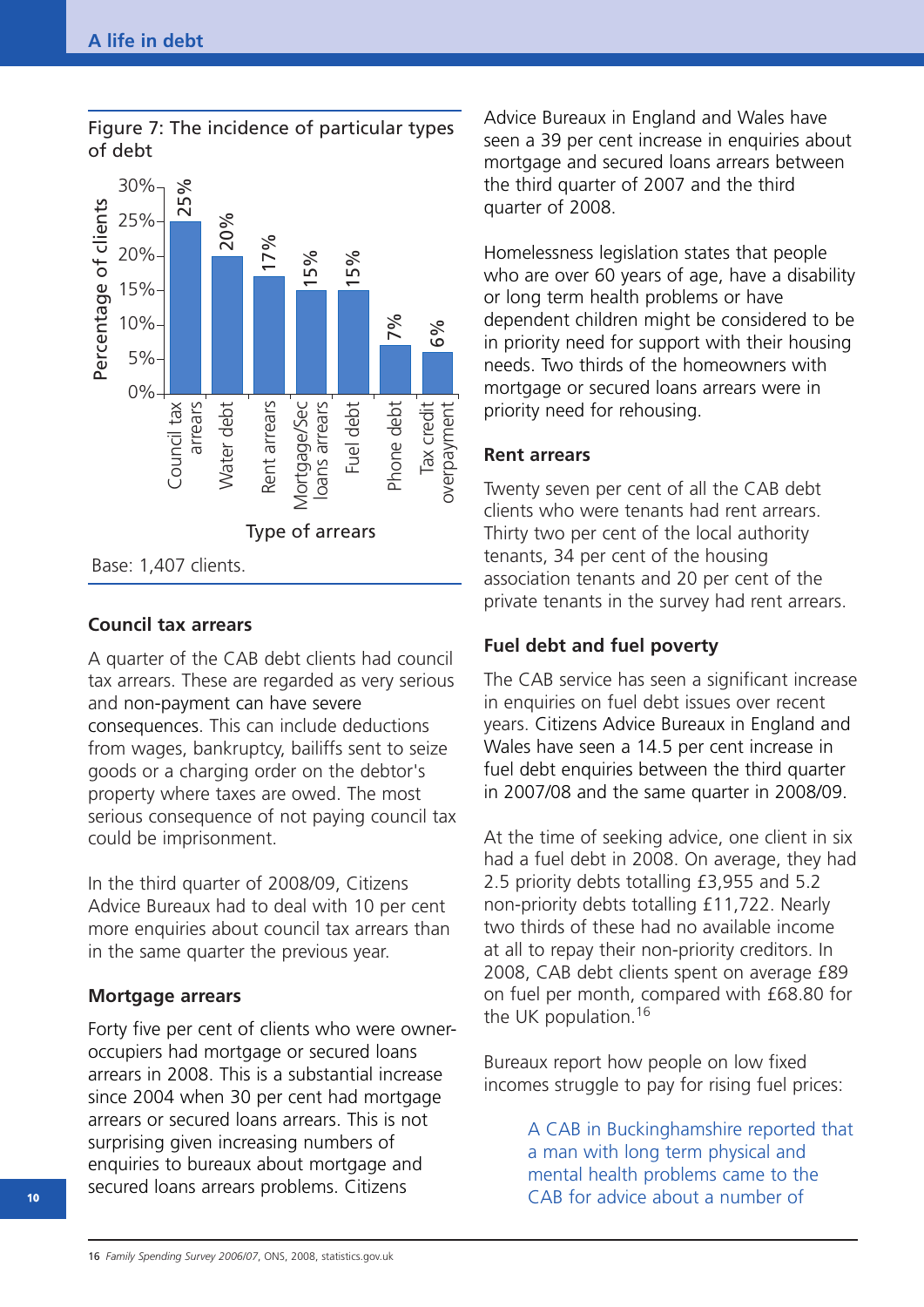priority debts to sort out. The client's payments for fuel and water accounted for approximately half his weekly income of £59.20 incapacity benefit. As a result, it was difficult for him to meet essential expenditure and have sufficient available income to offer creditors. He decided not to use his gas heating in order to pay his other priority commitments.

A CAB in Hertfordshire reported that a lone parent on income support with two children fell into arrears with her electricity bill when she lost her entitlement to disability living allowance. She had been paying £5 per week for electricity arrears on a pre-payment meter, but her costs had gone up to £40 per week just for the fuel for cooking and hot water. She could no longer afford to put the gas on for heating.

A CAB in Yorkshire reported that a man on incapacity benefit was repaying five non-priority debts by instalments of £1 per month. The client was struggling to pay his electricity bill, even though he understood the importance of keeping up payments. The client sought advice as he had seen on the news that utilities bills were due to rise by up to 40 per cent over the next year. He told the CAB that he would not be able to afford to pay if prices went up that much.

As we have data on the amount clients spent on fuel, we can calculate how many of them were in fuel poverty at the time of seeking advice. A household is said to be in fuel poverty if it needs to spend more than 10 per cent of its income on fuel to maintain a satisfactory heating regime. The overall number of households in fuel poverty in England in 2006 was estimated to be 2.4 million (around 11.5 per cent of all households)<sup>17</sup> and more than 130,000 households in Wales (around 10.5 per cent

of all Welsh households) find it difficult to keep their homes warm in winter.<sup>18</sup> Forty three per cent of CAB debt clients in the 2008 survey could be deemed to live in fuel poverty.

Debt clients in fuel poverty were on very low incomes. They had an average income of £677 per month and only 12 per cent of them had an income from a full time wage, far below the average for the survey as a whole. More than a third of them (35 per cent) were disabled or had a long term illness and 31 per cent were lone parents.

#### **Water debt and water poverty**

At the time of seeking advice, 20 per cent of the respondents in 2008 had water debts. Two thirds of them had no available income to repay their debts. On average they had 2.4 priority debts totalling £4,948 and 4.8 non-priority debts totalling £8,574.

The term 'water poverty' is used for people whose water bills account for more than three per cent of their net income. Based on this definition, half of CAB debt clients in this survey are in water poverty. Their average income was £870 per month. Thirty one per cent were single parents and 31 per cent had a disability or long term illness. In 2008, CAB debt clients spent on average £36 a month on water compared with £24 for the UK population. 19

> A CAB in Merseyside reported that a disabled man living on his own came for assistance as he was struggling to pay his water bill from his benefits. He was unable to afford his water bill of £450 and felt that because there was no help available for him, there was nothing he could do to avoid sliding into debt.

A North London CAB helped a client in receipt of income support who looked after four children and her 88 year old mother. The client was very worried

<sup>17</sup> Department for Business, Enterprise and Regulatory Reform (BERR), berr.gov.uk

<sup>18</sup> Welsh Assembly Government, new.wales.gov.uk

<sup>19</sup> *Family Spending Survey 2006/07*, ONS, 2008, statistics.gov.uk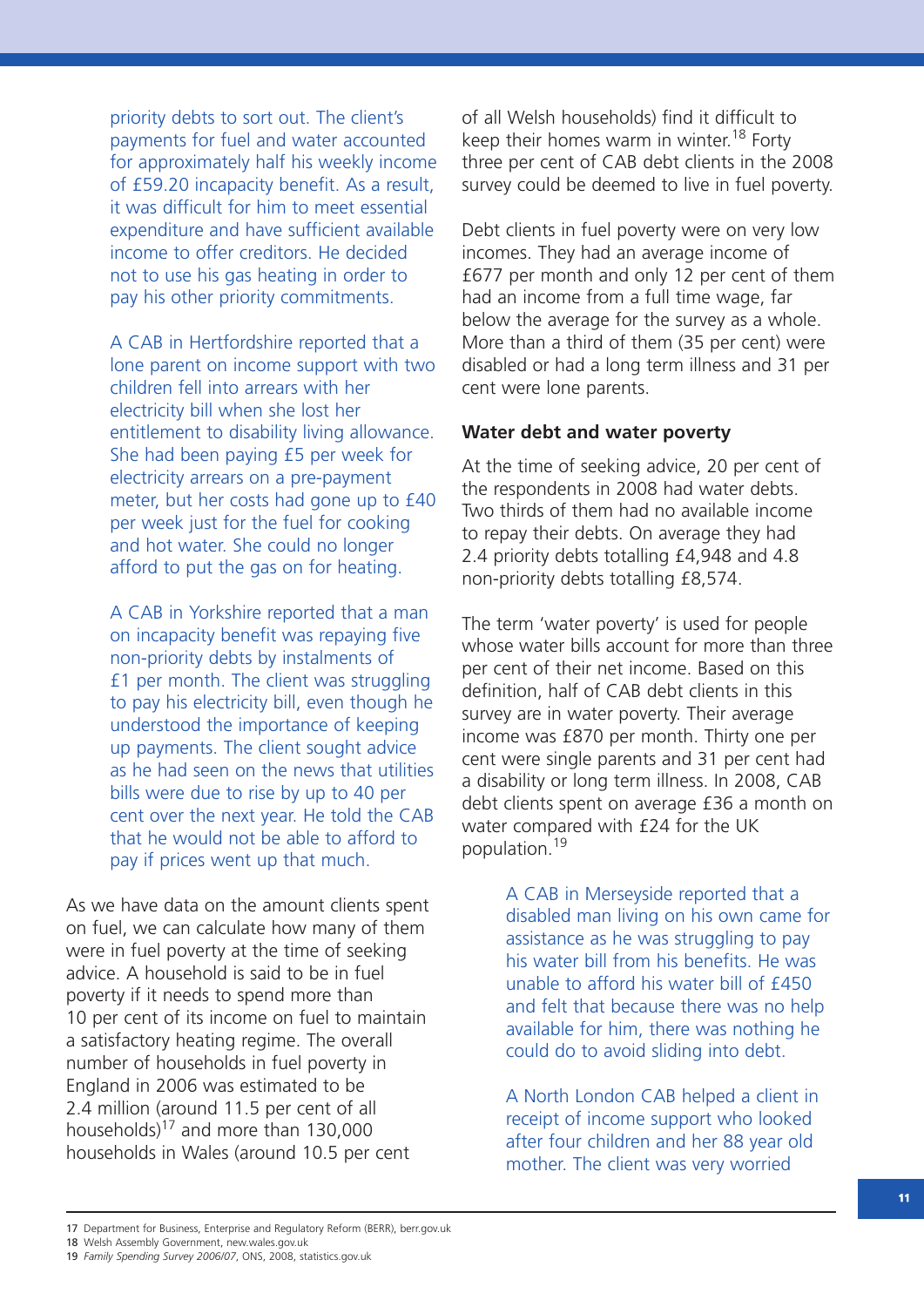about paying her water bill and felt that her benefits were not sufficient to cover daily expenses and maintenance. The water company were insisting on the bill being paid over a 12 month period and were not willing to accept smaller repayments or agree to reduce the bill. The client was also disappointed to learn that she would have to be in arrears before there was a possibility of receiving any assistance.

A CAB in Somerset reported that a 19 year old man who had been rehoused into a housing association flat after leaving care, was finding it difficult to find reasonably paid employment as he had dyslexia and no transport of his own. He was currently on the lower rate of jobseekers allowance of £46.85 per week and was finding it difficult to manage. His water rates were £7.09 per week. The client's financial statement showed his very reasonable expenditure exceeded his income by nearly £20 per week and his bank account was going overdrawn due to bank charges. This would push him into further arrears.

### **Reasons for debt**

All the clients who took part in the 2001 and 2008 surveys were asked to give up to three reasons why they thought they had got into debt. We asked clients to use their own words rather than offer a multiple choice response. The reasons people gave were grouped into a number of different categories from low income to getting behind with council tax payments. The four reasons given most frequently by clients in 2008 are similar to those in 2001 though in a slightly different order. In 2001 overcommitment came first (16.5 per cent) followed by job loss (14.6 per cent), low income (13 per cent) and illness (11.8 per cent).

Clients who were advised by LSC-funded advisers were most likely to attribute their debt problems to living on a low income (at least 20 per cent of the LSC clients). This could be explained by the income criteria for legal aid. In comparison, the main reason for getting into debt for clients helped by FIF advisers was overcommitment (one client out of six) with low income coming second (13 per cent).

Bureaux often report cases of clients experiencing a range of events affecting their income and expenditure. Nearly three quarters (72 per cent) of the 2008 survey group felt there was more than one cause to their debt problem (compared to 60 per cent in 2001). We now look at the most significant of these.

#### **Debt due to low income and problems with benefits**

Low income appeared to be the most common cause of indebtedness for CAB debt clients in 2008. Benefit and tax credit recipients have to be resourceful money managers to budget for all their expenditure needs. An unforeseen event or circumstance can easily send them into a spiral of debts:

> A CAB in Cumbria reported that a single man on jobseekers allowance of £60.50 a week was struggling to make ends meet. He had a £6 per week deduction to repay a social fund loan used to furnish his flat. During the last 10 years, he had been in and out of work and this had led to a deteriorating financial situation. He was in arrears with his utility bills and also had other debts of approximately £1,200. After getting into arrears with his current fuel supplier the client had a pre-payment meter installed. However, the minimum payment to keep a supply on the meter was £5 per week for gas and £10 per week for electricity.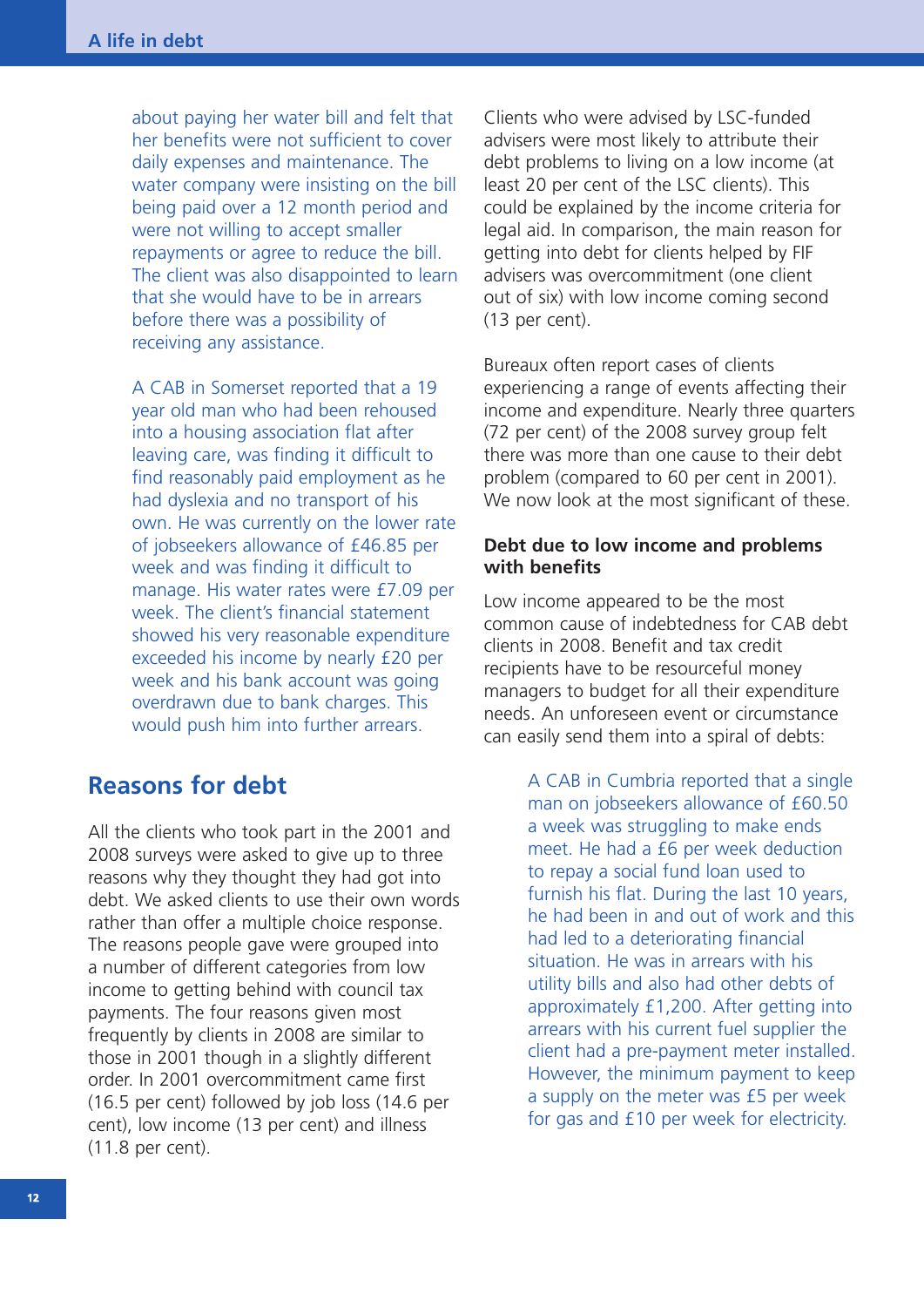|  |  |  | The 2008 results are given in the following table: |  |
|--|--|--|----------------------------------------------------|--|
|  |  |  |                                                    |  |

| Table 2: Reasons for debt problems given by CAB debt clients in July 2008 |                                                 |                            |                                                |  |  |  |  |  |
|---------------------------------------------------------------------------|-------------------------------------------------|----------------------------|------------------------------------------------|--|--|--|--|--|
| <b>Reasons CAB</b><br>clients gave<br>for debts                           | Number of times<br>this reason was<br>mentioned | Percentage of<br>responses | Percentage of<br>clients giving<br>this reason |  |  |  |  |  |
| Low income                                                                | 441                                             | 15.7%                      | 31.3%                                          |  |  |  |  |  |
| Overcommitment                                                            | 396                                             | 14.1%                      | 28%                                            |  |  |  |  |  |
| <b>Illness</b>                                                            | 340                                             | 12.1%                      | 24%                                            |  |  |  |  |  |
| Job loss                                                                  | 266                                             | 9.4%                       | 19%                                            |  |  |  |  |  |
| Relationship<br>breakdown                                                 | 226                                             | 8.0%                       | 16%                                            |  |  |  |  |  |
| Cost of living<br>increases                                               | 192                                             | 6.8%                       | 13.6%                                          |  |  |  |  |  |
| Poor financial skills                                                     | 178                                             | 6.3%                       | 12.6%                                          |  |  |  |  |  |
| Fault of others                                                           | 114                                             | 4.0%                       | 8.1%                                           |  |  |  |  |  |
| Cut in income                                                             | 111                                             | 3.9%                       | 7.9%                                           |  |  |  |  |  |
| Problems with<br>benefits and tax<br>credits                              | 104                                             | 3.7%                       | 7.4%                                           |  |  |  |  |  |
| Other change of<br>circumstances <sup>20</sup>                            | 96                                              | 3.4%                       | 6.8%                                           |  |  |  |  |  |
| <b>Business failure</b>                                                   | 53                                              | 1.9%                       | 3.8%                                           |  |  |  |  |  |
| Addiction                                                                 | 38                                              | 1.3%                       | 2.7%                                           |  |  |  |  |  |
| Major essential<br>expenditure                                            | 29                                              | 1.0%                       | 2%                                             |  |  |  |  |  |
| Being a student                                                           | 15                                              | 0.5%                       | $1\%$                                          |  |  |  |  |  |
| Other                                                                     | 216                                             | 7.6%                       | 15.3%                                          |  |  |  |  |  |
| All                                                                       | 2,815                                           | 100%                       | 199.50%                                        |  |  |  |  |  |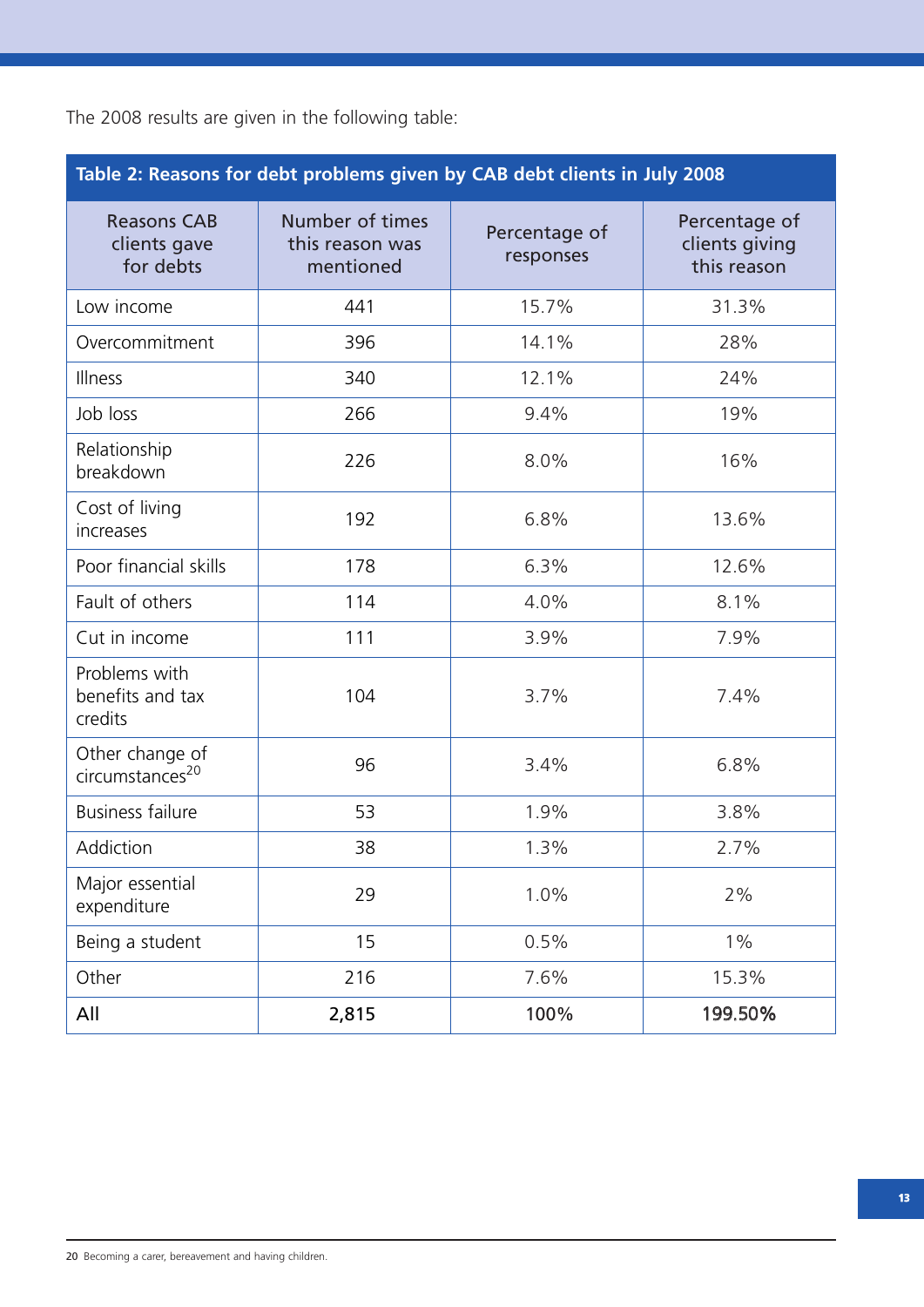A CAB in the West Midlands was helping a woman with her finances. She had difficulty understanding paperwork and found it hard to keep on top of her finances. She had only recently applied for the single person discount on her council tax. She had two housing benefit overpayments of around £1,000 and was reluctant to claim housing benefit again because her income fluctuated and she might be overpaid again. The client had no spare money as all her available income was used to pay rent arrears and court costs. Her debts included council tax arrears, water arrears including a county court judgment and a magistrates court fine for not having a TV licence. She also had a loan of about £2,000, and catalogue debts. She told the CAB that she had been sitting in the dark at home in fear of a bailiff's visit.

More than seven per cent of CAB debt clients stated that problems with the administration of benefits and tax credits caused or exacerbated their financial problems:

> A CAB in Cornwall reported that a 63 year old man had run up substantial debts, including rent arrears due to a computer error by the Pension Service. About four years ago he had a nervous breakdown and had to give up work. He claimed incapacity benefit and when he reached 60 years old he claimed pension credit, but received less than he was entitled to. He was not claiming housing benefit or council tax benefit. In 2006, at the suggestion of Job Centre Plus, he had applied for housing benefit and council tax benefit but his claim was refused as he had not given the full information required (the client said that his mental state at the time was such that he was unable to deal with these requests). Eventually the Pension Service admitted their mistake, and after the CAB had chased them many times, paid

arrears. The local authority also agreed to backdate his housing benefit for two years providing his doctor confirmed his poor mental state. Because the client had not received his correct entitlement, he had used up his savings, and then used credit cards to make ends meet. He avoided losing his home only because a sympathetic landlord allowed him to stay when he had no money for rent.

Just over five per cent of the 2008 CAB debt clients had a tax credit overpayment.

#### **Debt due to overcommitment and money mismanagement**

A significant number of people surveyed attributed their debt to being financially overcommitted or having poor financial skills. In some cases they borrowed more than they could afford to repay. For example, clients told us:

- "We had lots of outgoings and no incoming expenditure."
- "We overextended ourselves by remortgaging."
- "We had storecards, credit cards, loans and an expensive mobile contract."

In other cases, their problems had been compounded by poor lending practices which did not appear to take account of ability to repay, for example:

- **■** "I had easy access to credit."
- "The limit of my credit card kept increasing."
- "Credit was pushed at me I was given new loans to consolidate or pay off my debts."

A 22 year old woman sought advice from a Yorkshire CAB about her debts totalling £29,000. These included a bank loan of £18,000, a finance loan of £8,000 and a credit card debt of £3,000. She had no assets and only earned £900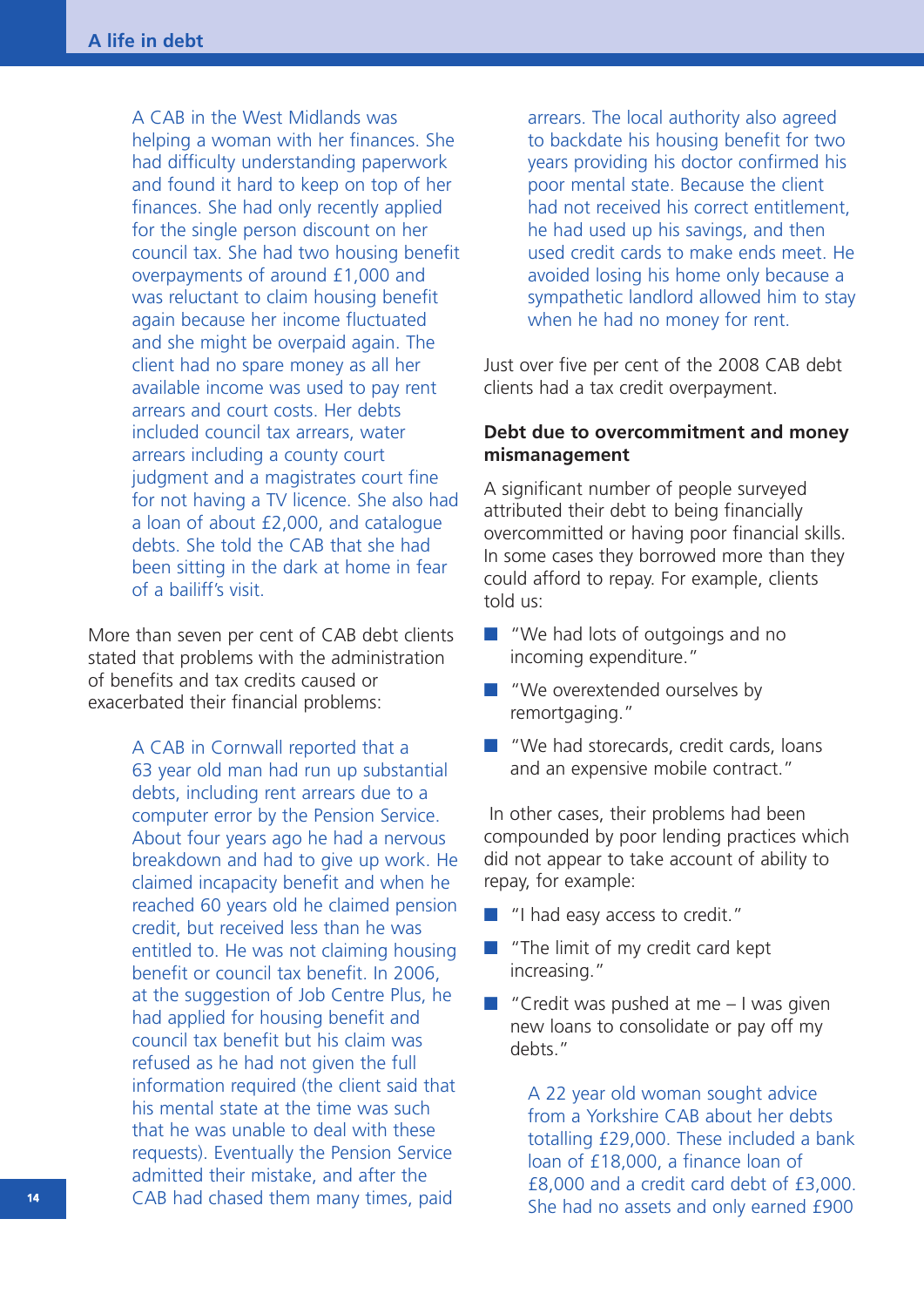per month. The client told the CAB that she found it easy to apply for credit, but was now struggling to pay it back. The CAB felt that her only options were bankruptcy or an individual voluntary arrangement (IVA).

A CAB in Kent reported that a retired woman ran up £60,000 debts without her husband's knowledge. She had been given large limits on credit cards and a £16,000 bank loan which with interest and payment protection insurance totalled £25,660. The repayments on this loan alone were more than the client's monthly retirement pension. The CAB commented that the bank did not seem to have taken her financial or personal circumstances into consideration before lending her the money. The client's family only found out that she had debt problems when she went missing for two days. She was severely depressed and had been planning to kill herself. She texted the family to say goodbye and to say sorry for what she had done. Fortunately her family found her in time.

Financial overcommitment can also result from poor financial skills:

- "I did not understand the credit terms. I owe £12,000 for a £3,000 television."
- "I was not fully aware of the consequences of using credit cards."
- "It is due to negligence on my part and not having enough experience of handling money when I moved out of my parents' home."

More than six per cent of the clients in the survey felt that poor financial skills had contributed to their debt problems. Difficulties in budgeting and a lack of understanding of financial products can cause or worsen a debt problem:

A CAB in Hampshire reported that a man needed to borrow £11,500. He took out a bank loan but did not realise that he would also have to pay £3,126.56 interest, £3,098.71 payment protection insurance and £842.09 interest on the insurance. The total cost of the loan came to £18,567.36. When the adviser explained to the client that he would be paying back 61.45 per cent more than the original loan, he was horrified. He had just focused on the APR for the whole loan at 6.4 per cent.

A Derbyshire CAB reported that a woman bought an electrical item from a high street store with what she thought was a loan agreement. She told the CAB adviser that she could not understand why she got a statement every month showing a large amount of interest. It appeared that the credit agreement was actually a store card at 30 per cent APR. The client, who was 85, had no understanding of the way her account worked or its financial implications.

#### **Debt due to ill-health**

Illness and disability was the third major reason for debt problems given by clients in the 2008 survey. In many cases, the debt had arisen when the client had to give up work because of their ill health. In other cases, the client had to give up work to care for an ill or disabled relative (24 clients in the survey). Not only do the clients' incomes drop, but also their expenditure may rise because they need to keep the heating on for longer or require a special, more expensive diet:

> A Yorkshire CAB reported that a couple had been struggling with their mortgage payments, particularly since the wife had been off sick from work. The client's husband had increased his hours at work, but could not do more as he cared for their 14 year old daughter who had mental health problems. Their mortgage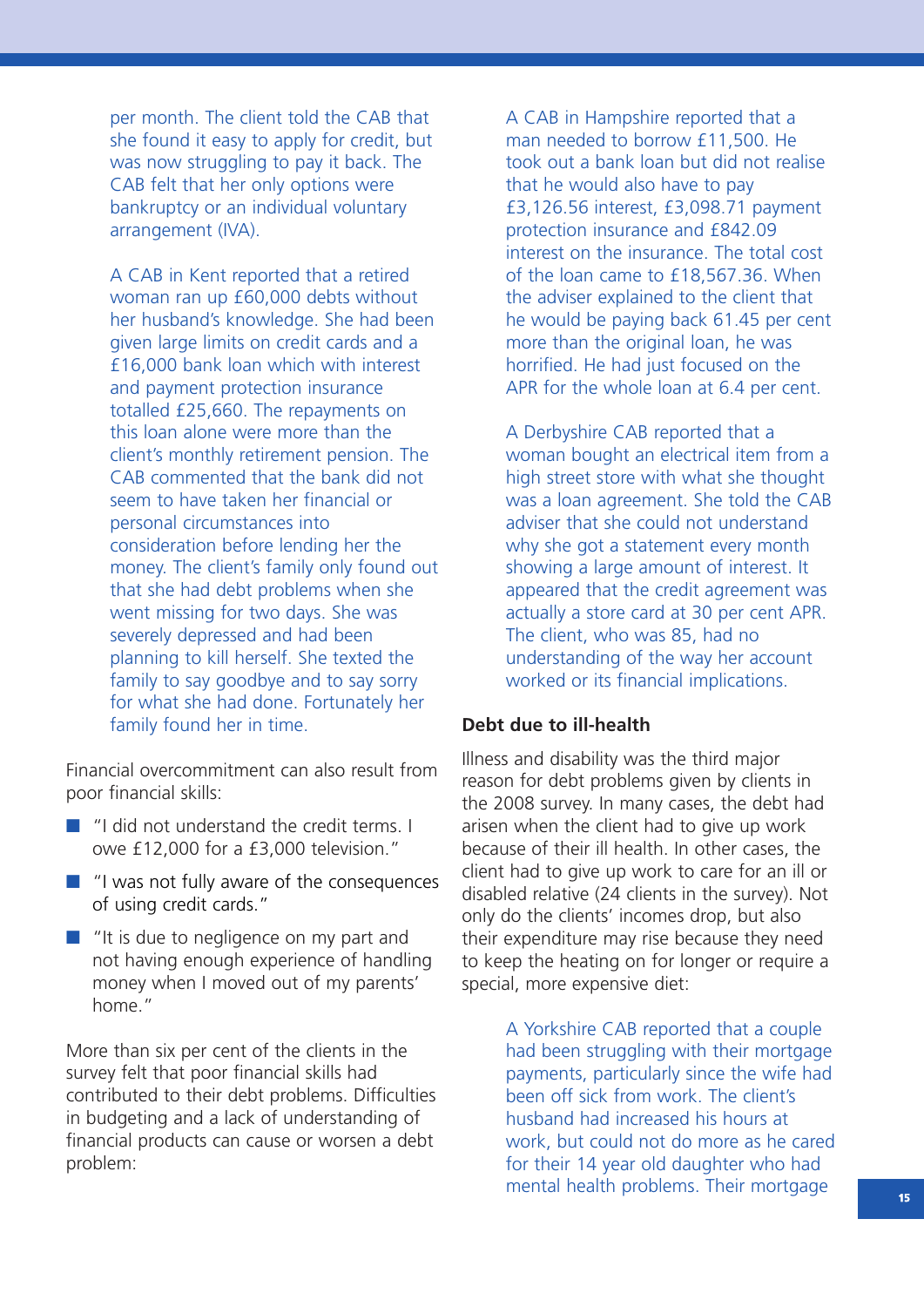lender had been unhelpful to them when they asked what options were available to them to help them control their arrears.

A West Midlands CAB reported the case of a retired couple on benefits who had accumulated multiple non-priority debts of more than £34,000. A year and a half earlier, their daughter had been diagnosed with cancer and her husband had given up work to look after her. He did not claim benefits and the clients took out loans and credit cards to pay for their daughter's household expenditure. The daughter was still in need of full time care and the clients were unable to make the contractual payments. They felt that they had no alternative but bankruptcy.

#### **Debt caused by job loss**

Given the current economic climate and an increasing level of unemployment, it is not surprising to find a significant proportion of clients (9.4 per cent) who had got into debt because they lost their job. The number of unemployed people increased by 290,000 in 2008 to reach 1.92 million in the UK.<sup>21</sup> Between April and December 2008, bureaux had dealt with 128 per cent more enquiries about redundancy and 85 per cent more enquiries about jobseekers allowance:

> A Gloucestershire CAB saw a client who had taken out an unsecured personal loan for £5,000 with a major high street bank. When he lost his job and got into arrears with payments, the bank insisted he had to repay that loan by taking out another loan for £6,000 to cover the original debt and arrears. The bank knew he was unemployed at the time. The client struggled to repay this debt and the bank passed on his debt to a debt collection agency who added interest and charges. By the time of seeking

#### advice, the debt had risen to nearly £10,000.

Even a short period of unemployment can have serious consequences on people's finances.

> A CAB client from East London fell behind with his mortgage payments for three months after losing his job. He managed to secure a new job and entered into arrangements with the creditors to clear all his debts. The client managed to negotiate a payment break with his lender and subsequently agreed to start paying the current instalments plus an extra £50 off the arrears. Although the client stuck to this arrangement and had been paying the mortgage regularly since he started work, his mortgage lender started possession proceedings.

#### **Debt caused by increases in the cost of living**

In 2008, over 13 per cent of debt clients attributed their debt problems to cost of living increases in essential expenditure such as petrol, energy, water and council tax. In contrast, cost of living increases were not cited as a reason for their debt problems by any CAB client in the 2001 debt survey.

> A CAB in South West Wales reported that a pensioner living in a rural area used oil for heating and cooking. He had his oil tank filled at various times throughout 2008. He paid an agreed monthly payment of £150 to his oil distributor. As a result of the rising price per litre of oil, the price of filling his oil tank increased and he had built up a deficit of £2,000. He received a letter from the oil company stating that his monthly bill had now been set at £600 in order to pay back the deficit. The client was living on a low income and could not afford to pay £600 a month.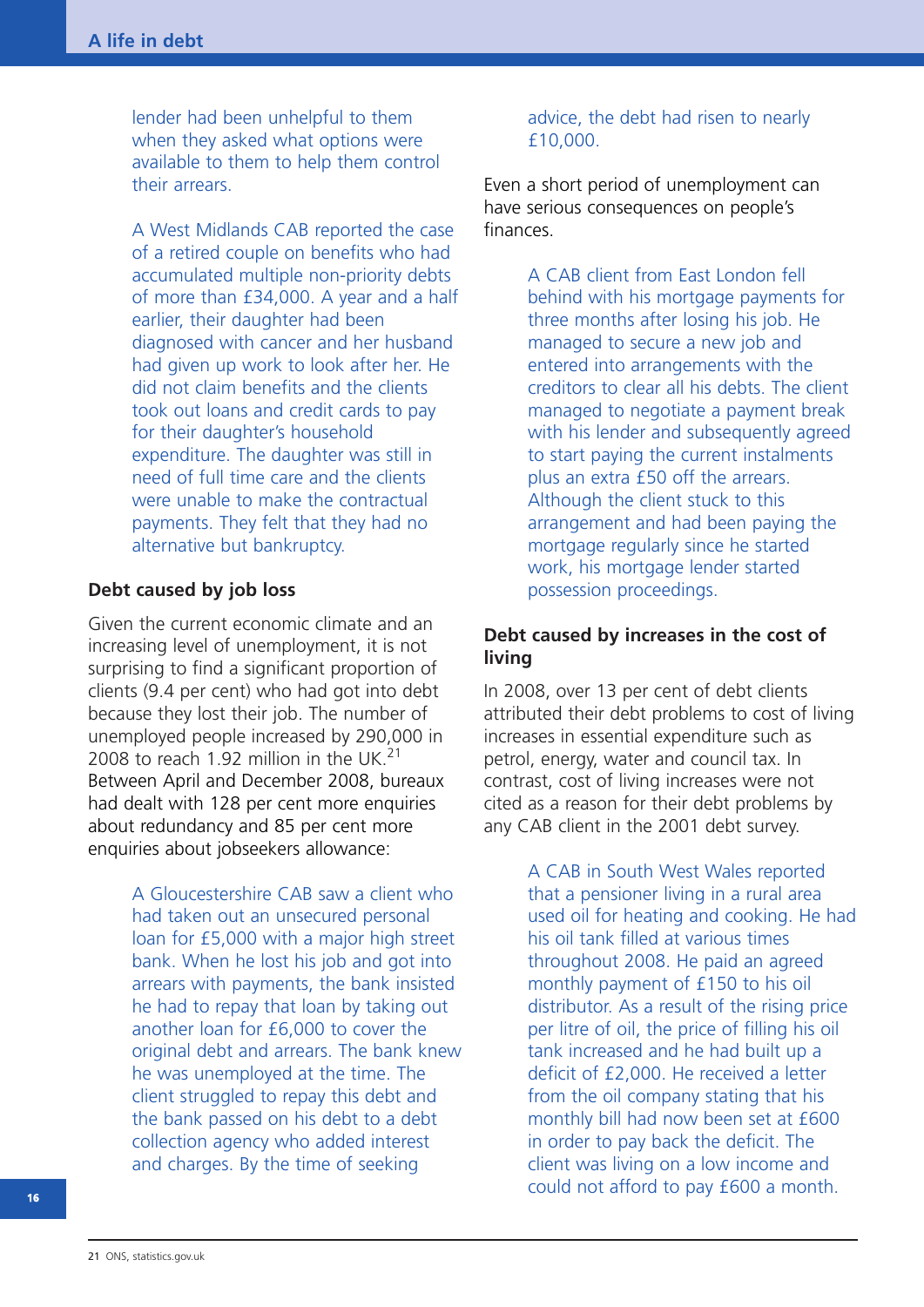A CAB in East Yorkshire reported in 2008 that a disabled man's fuel supplier informed him that they intended to increase his payments from £24 per month to a minimum of £46. The client could not afford the almost 100 per cent increase in payments and was worried about not being able to afford to eat properly in future.

### **Offers of payment to nonpriority creditors**

From the information obtained, advisers were able to calculate the available income to repay non-priority creditors for 1,301 out of the 1,407 clients.

Most CAB clients are often too poor to afford more than a few pounds a month to repay their creditors. More than half of the clients in this survey (58 per cent) were not able to make any offer to their non-priority creditors. This is a substantial increase from 2004 when only 32 per cent of the respondents had nothing to offer.

In contrast, the number of people who had more than £500 per month available income for non-priority creditors has increased from one per cent to six per cent in four years. This could be explained by the higher number of clients with relatively high incomes who had attributed their debt problems to overcommitment.

There were also significant differences between the amounts available for nonpriority creditors depending on the type of adviser the client received help from. More than two thirds of clients who had received help from debt advisers funded by the Legal Services Commission (67 per cent) had nothing at all to offer to their non-priority creditors whereas this was the case for less than half of the clients who saw generalist advisers (47 per cent).

A majority of FIF clients (57 per cent) also had no available income for non-priority creditors but 20 per cent had more than £100 to offer per month. In comparison, only seven per cent of clients advised by LSC advisers had more than £100 per month of available income.



Figure 8: Amount offered to non-priority creditors 2004 and 2008

For 2004: 476, for 2008: 1,301 financial clients.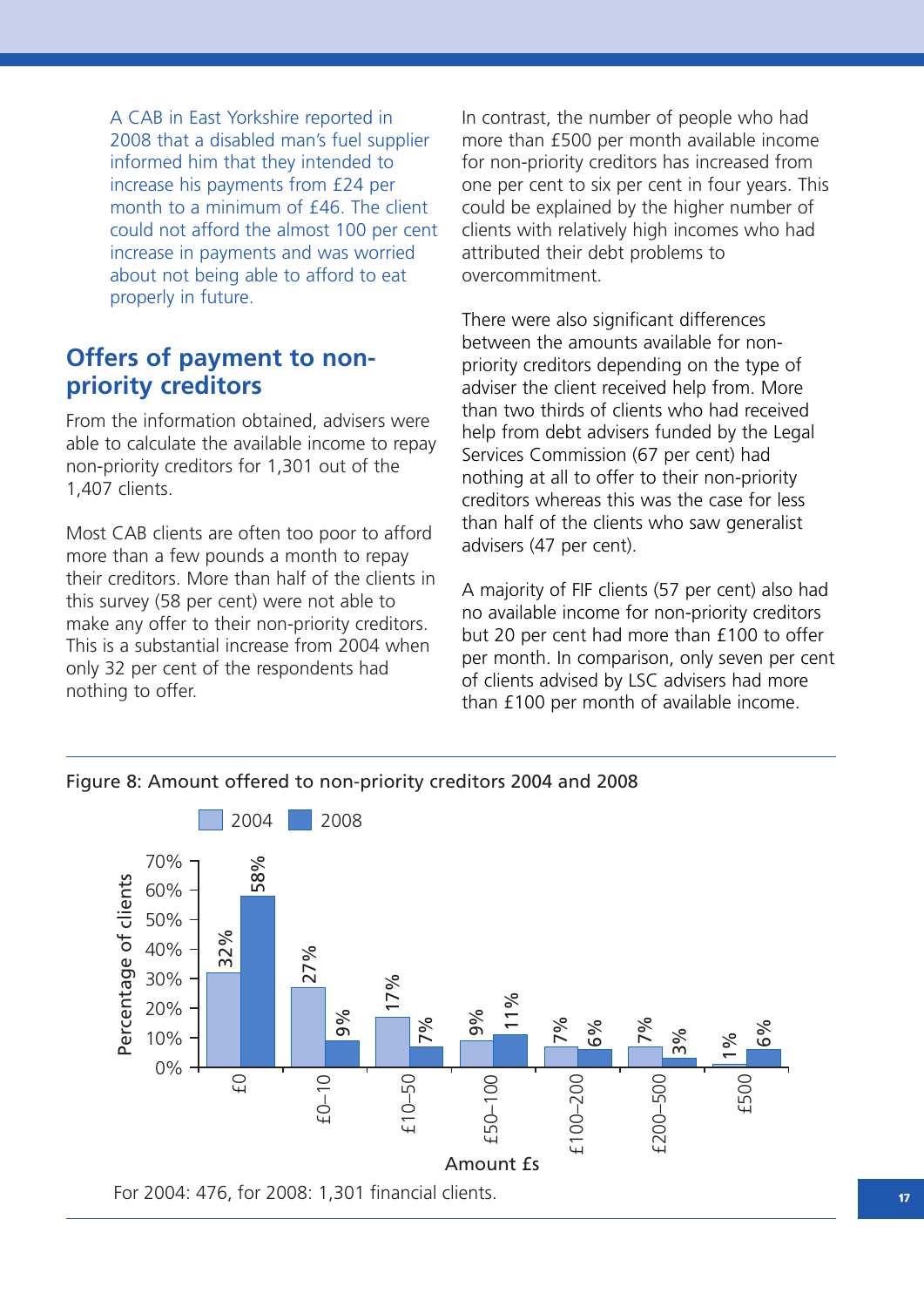### **How long would it take clients to repay their debts in full?**

The data collected makes it possible to compare clients' total debt with their available income in order to find out how long it would take to repay their debts in full.





Base: For 2004: 483, for 2008: 551 clients.

We had information on offers of repayment and amount of non-priority debts for 551 clients. The number of clients able to repay their non-priority debts in less than 10 years has increased from 37 per cent in 2004 to 44 per cent in 2008. Nevertheless, there are more clients with extremely long repayment times. More than half of CAB debt clients would take more than 10 years to repay their non-priority debts in full, the average being 93 years. Sixteen per cent would take more than 100 years to repay their non-priority debts in full.

It is therefore important that advisers and clients should consider other options for dealing with debt such as bankruptcy and other forms of insolvency.

### **Eligibility for debt remedies**

Insolvency procedures are not easy options for dealing with a multiple debt but can be useful as a last resort for people who have no prospect of ever repaying their debts. Currently there are three insolvency remedies with different rules:

- Bankruptcy: people owing more than £750 can petition for bankruptcy. After 12 months all their debts will usually be written off. Any assets will be sold to repay the costs of bankruptcy and the creditors. The fee for bankruptcy is currently £495 and many CAB debt clients cannot afford this.
- An individual voluntary arrangement (IVA) is an alternative to bankruptcy. It is a legally-binding agreement between a debtor and their creditors to repay debts in part or in full over a fixed period of time (usually five to seven years). An IVA is authorised by the court and supervised by an insolvency practitioner. The debtor must have a substantial amount of available income for their non-priority creditors, usually least £200 per month. They also have to pay the practitioner's fees which can amount to several thousand pounds, although these fees are often paid by instalments.
- County Court administration order: currently the debtor must have debts of less than £5,000, including at least one county court judgment. The client must make an agreed payment into court each month. The court distributes this payment to the client's creditors on a pro-rata basis.

Citizens Advice has long campaigned for a more comprehensive insolvency regime to ensure that more people on lower incomes can access insolvency remedies.

#### **Debt relief order**

In April 2009, a new insolvency remedy, the debt relief order (DRO), comes into force. It is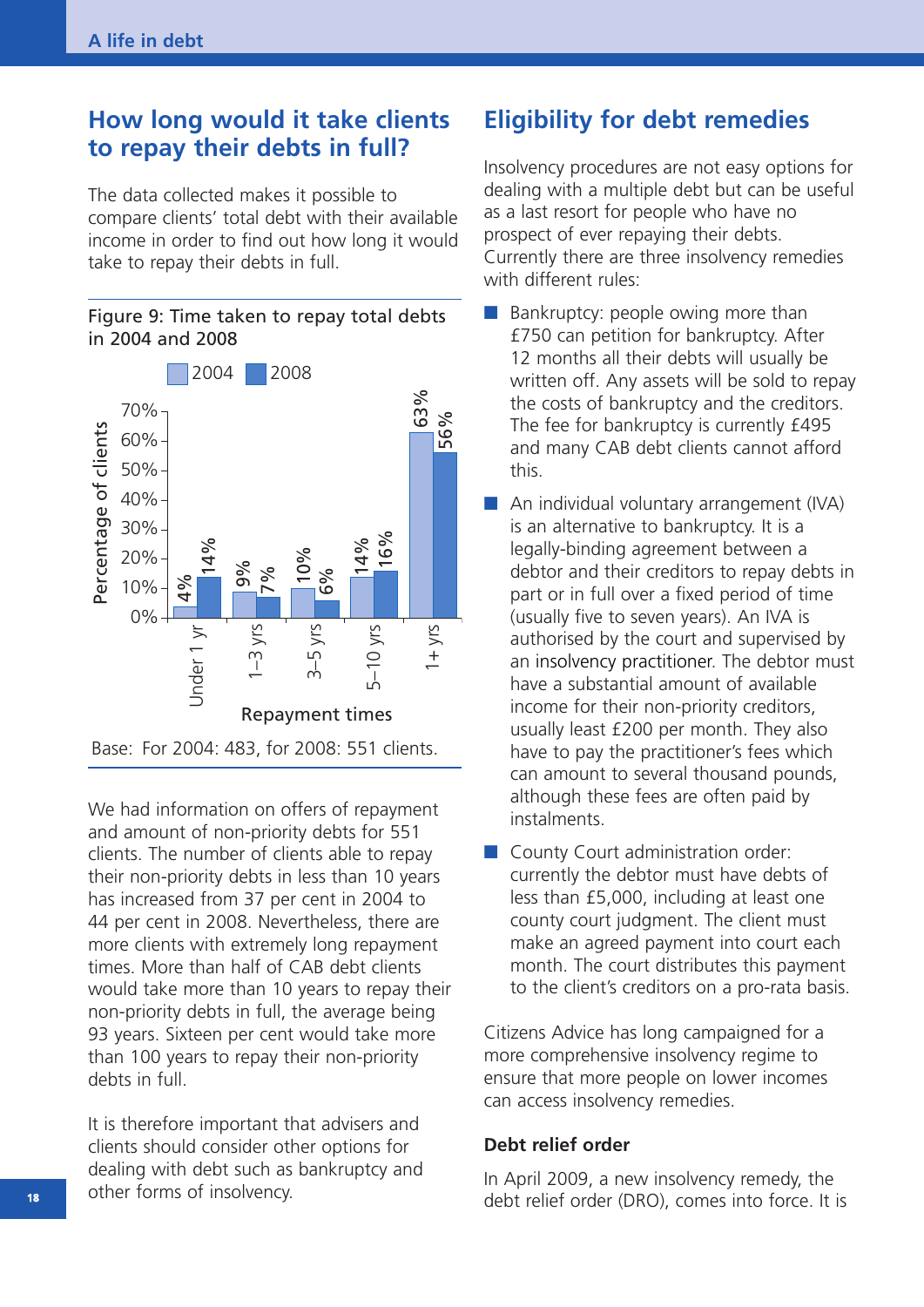aimed at people on lower income with few or no assets and little or no available income.

To be eligible for a DRO people must have:

- debts of less than £15,000
- assets worth less than £300 (if they have a car, it must be worth less than £1,000)
- disposable income of less than £50 per month.

Under the DRO scheme the applicant will be discharged after 12 months, with all their debts written off.<sup>22</sup> The application fee for a DRO will be £90.

Taking the DRO criteria into account it appears that 416 out of the 1,407 households surveyed (30 per cent) could be potentially eligible for a DRO.<sup>23</sup> If this were to be scaled up for the whole CAB service we estimate that 51,900 CAB debt clients could be eligible for a DRO.<sup>24</sup>

Clients who are eligible for DROs come from some of the most vulnerable groups in society:

- Sixty one per cent of them were social tenants.
- Their average household income of £668 per month was far below the survey average of £1,021.
- Less than one out of six (14 per cent) were working full-time.
- Eighteen per cent were from ethnic minority backgrounds (13 per cent of them were Black-African, Black-British or Black-Caribbean).
- More than three quarters (78 per cent) had no assets at all.
- Twenty one per cent were lone parents.
- Eighty eight per cent had less than £10 available income per month for their nonpriority creditors.
- They had an average of 3.5 non-priority debts and owed an average £4,093 to their non-priority creditors.
- On average they had 1.3 priority debts totalling £1,042.
- Thirty per cent were disabled.

#### **Administration Order**

The Tribunals, Courts and Enforcement Act 2007 contains measures to reform County Court administration orders. These reforms are likely to come into effect in 2010. The new eligibility criteria will be for the debtor to have a total debt of less than £15,000 and a disposable income of £50 per month or more.

Nine per cent of the debt clients in the 2008 survey would be eligible for the new administration order. If this were to be scaled up, 15,570 CAB debt clients could be eligible for the new administration order.

#### **People who are not eligible for either a debt relief order or an administration order**

People with debts over £15,000 will not be able to access either the DRO or the revised administration order. This is the case for nearly a third of the CAB debt clients surveyed (31 per cent). Among these, 89 per cent had non-priority debts above £15,000. Some may be able to access an IVA, but only if they have disposable income for their creditors above £200 per month. This is the case for 20 per cent of these clients. We believe many people seeking advice from the CAB service will not have this amount of disposable income.

People in these circumstances will be left with two main choices to help them deal with their debts – 'full' bankruptcy or an informal debt management plan with their creditors. This is the case for a quarter of the debt clients in this survey. Consequently, there is a gap in the current patchwork of debt relief remedies

<sup>22</sup> For more information about DROs see the Insolvency Service website: insolvency.gov.uk

<sup>23</sup> Homeowners are excluded as they will have assets more than £300.

<sup>24</sup> We estimate that in 2008/09 the CAB service will provide debt advice casework to around 173,000 clients.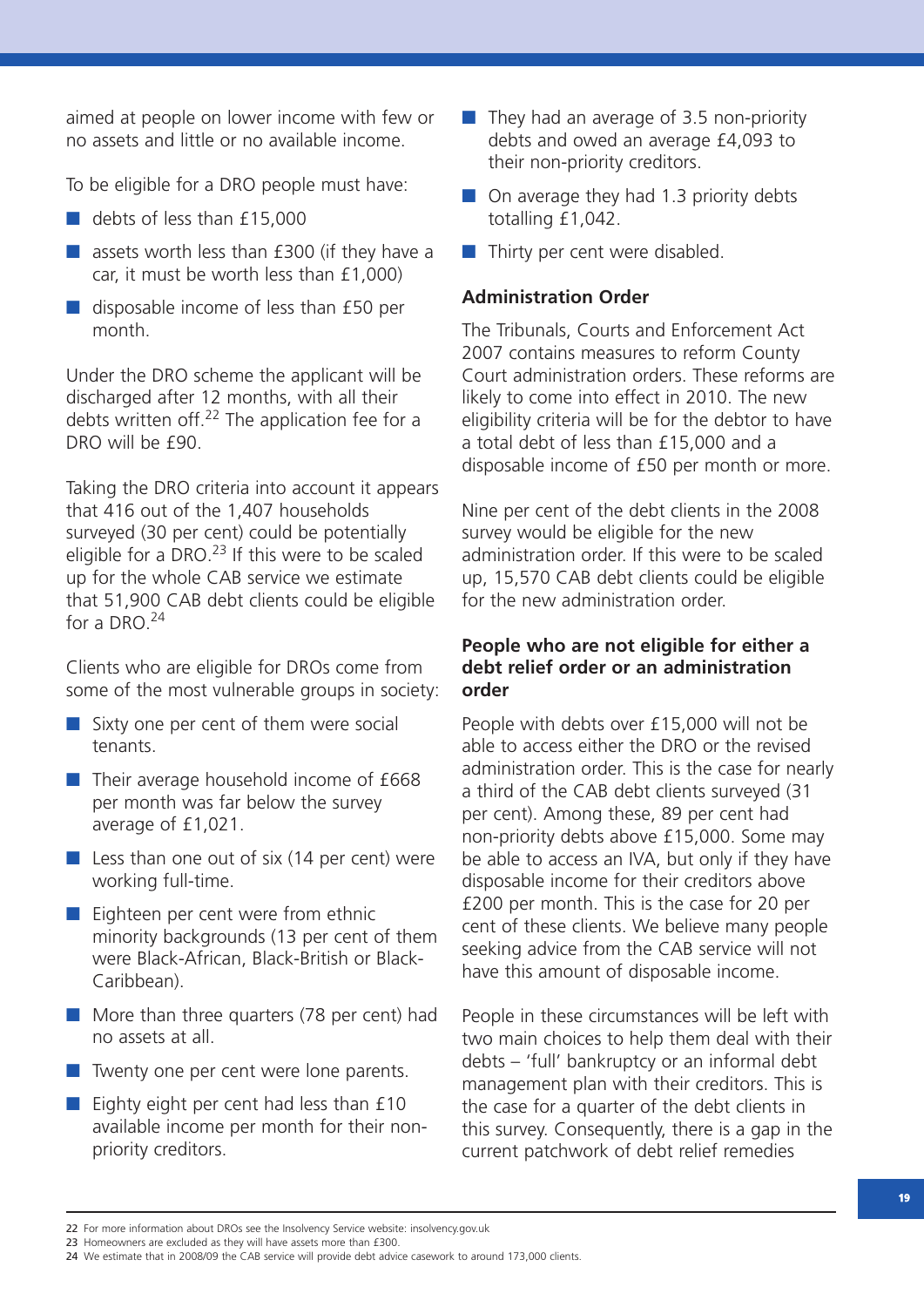which applies to a number of debtors. For these debtors the remaining choices are likely to be inappropriate or unhelpful. We believe that the statutory debt management measures contained in Chapter 4 of the Tribunals, Courts and Enforcement Act 2007 could provide an alternative method of debt relief that would allow them to deal with their debts in a more effective and equitable way. This part of the Act provides a way for people to make affordable repayments to their creditors which are binding. It would also stop any further enforcement action and may provide for partial debt write-off. This part of the Act has yet to come into force.

From the results of our survey, we estimate that a scheme solely for debtors with debts above £15,000 would benefit at least 8,600 CAB clients a year and possibly as many as 41,500.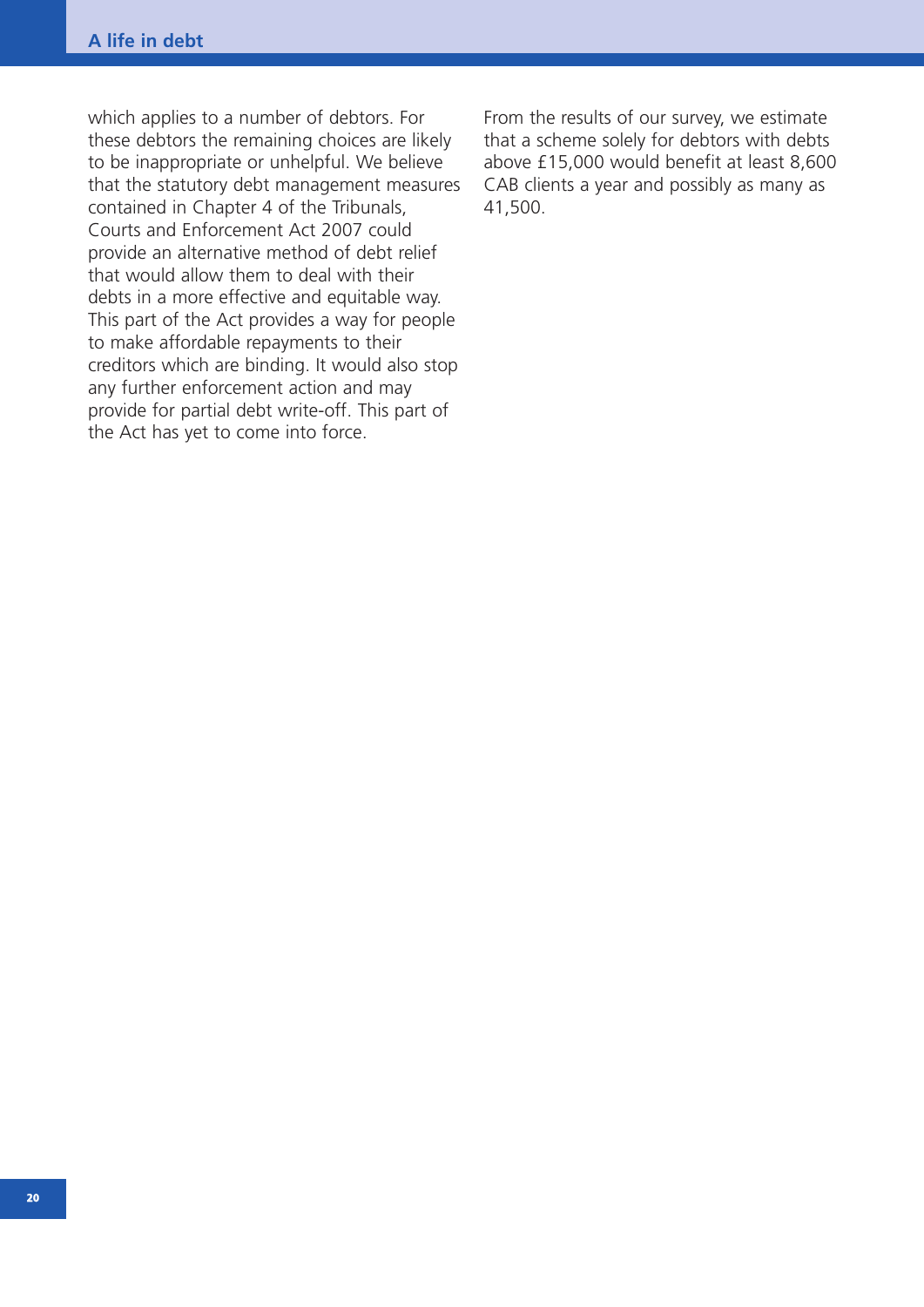### **Annex 1: The profile of CAB debt clients**

#### **Gender**



#### Gender distribution of CAB clients in 2008

### **Age**

#### Age of CAB debt clients in 2004 and 2008



#### **Household composition**





#### **Ethnic origin**

Ethnic background of CAB debt clients in 2008 compared to the UK population



*Note:* UK average figures are based on the 2001 national census

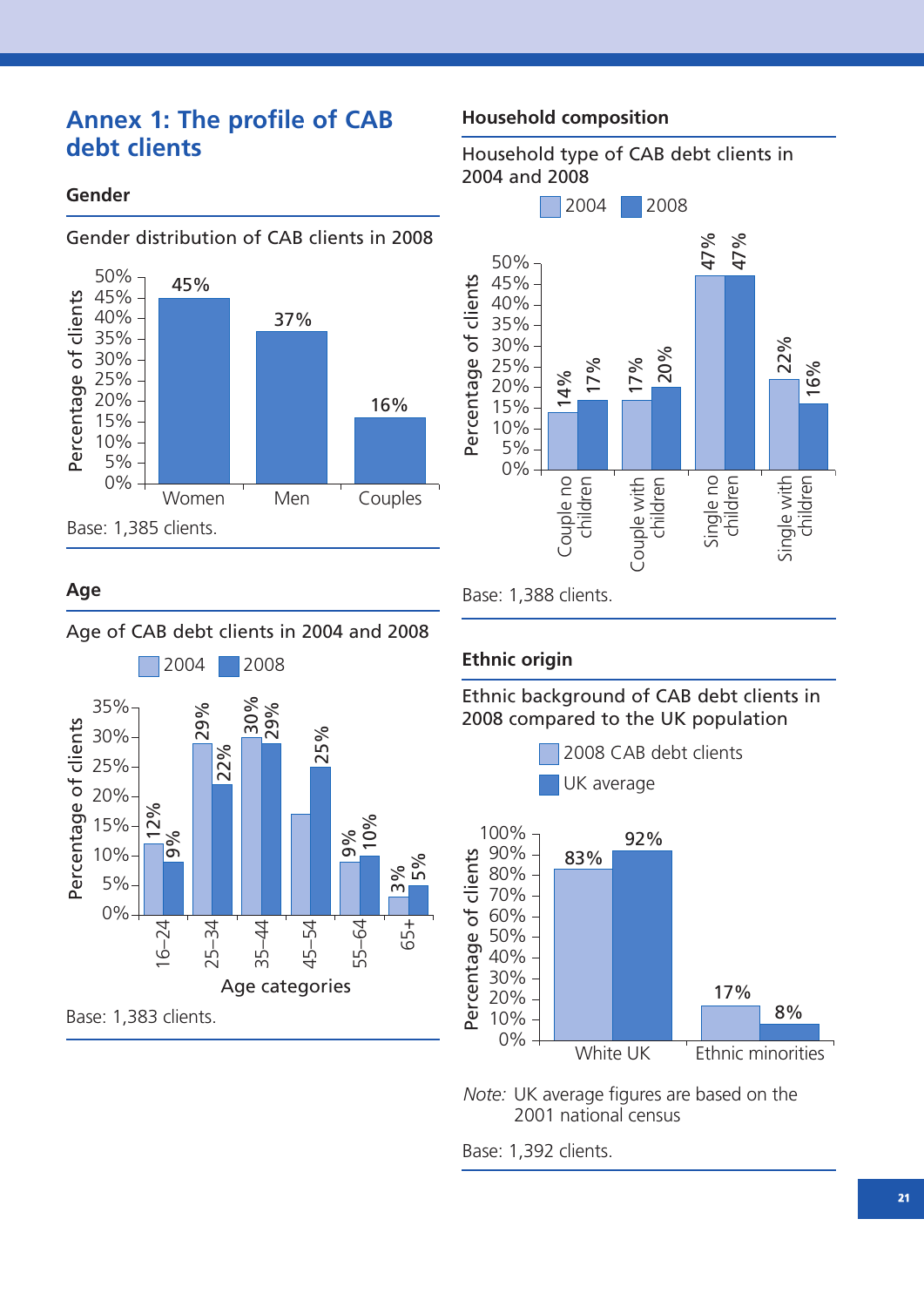#### **Disabled people**

Disability or long term illness for at least one person in the household in 2001 and 2008 compared with the UK average



*Note:* UK average figures are based on the 2001 national Census

**Housing tenure**



Base: 1,391 clients.

Base: 924 clients.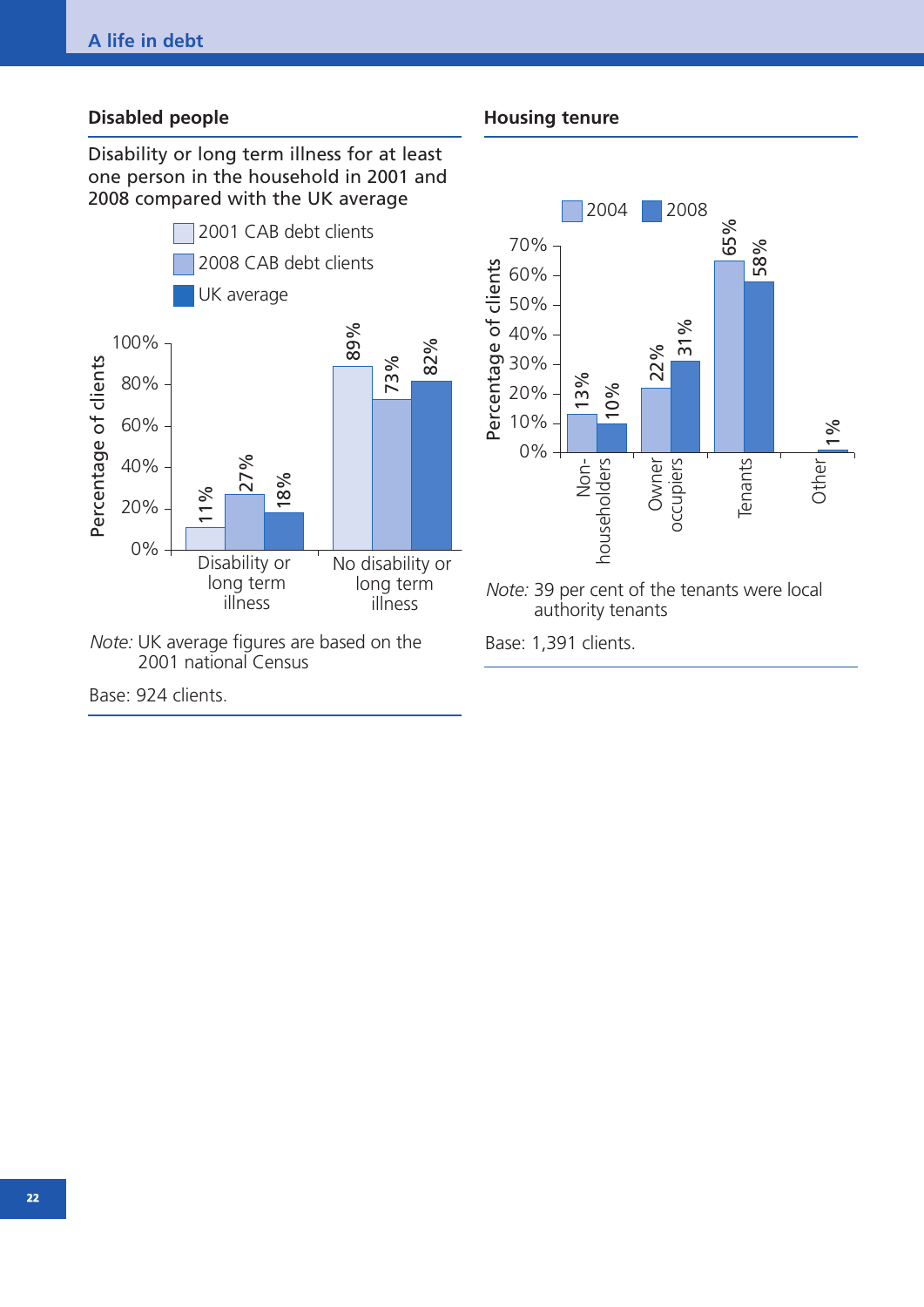### **Annex 2: The MAT/BBA common financial statement's trigger figures analysis**

In the past, CAB debt advisers sometimes found it difficult to persuade creditors to accept offers of repayment because the creditors would question the client's expenditure. To tackle this problem, the Money Advice Trust (MAT) and the British Bankers Association (BBA) launched the Common Financial Statement (CFS) initiative. This initiative includes the introduction of trigger figures which are pre-agreed levels for certain areas of discretionary expenditure. They help creditors and money advisers to identify levels of monthly expenditure which, unless exceeded, are deemed reasonable and will not require comment or explanation. MAT, BBA and the Finance and Leasing Association (FLA) re-launched an improved and updated version of the CFS in June 2008.

There are trigger figures for telephone, travel, housekeeping and 'other' costs. Categories of fixed expenditure, such as rent and mortgage payments, do not have their own trigger figures because what people spend on these items varies widely and it is rarely possible to

have any real control over these expenditure levels. In 2008 a 'child multiplier' was introduced so that expenditure on all the trigger figures can be matched to the actual number of children in a household (rather than an assumed average under the former system) with a higher amount for children over the age of 14.

A specific car expenditure allowance under the travel trigger figure was also introduced rather than the previous single figure covering all travel expenditure. Going forward, therefore, a more accurate assessment should be possible. Nevertheless, the travel expenditure does not take into account where the client lives and whether they are working.

Although we asked the clients how many dependents were living in their households we do not know their ages. We are therefore unable to check how many clients with children have expenditure within the trigger figures. We are able, however, to do so for single people and couples with no children.

Twenty one per cent of the CAB debt clients surveyed had a housekeeping expenditure higher than the CFS housekeeping trigger figure.

| Household<br>type                                                                       | Couple with<br>no children | Couple with<br>children | Single person | Single parent |
|-----------------------------------------------------------------------------------------|----------------------------|-------------------------|---------------|---------------|
| Average<br>monthly<br>housekeeping<br>costs                                             | £298                       | £438                    | £181          | £390.50       |
| % of clients<br>in excess of<br>the CFS<br>housekeeping<br>trigger figure <sup>25</sup> | 21%                        | 19%                     | 21%           | 27%           |

#### **Housekeeping**

<sup>25</sup> The trigger figures also take into account the age of the children as it is generally assumed that expenses for a child above 14 is higher than for a child under 14. For example, the housekeeping trigger figure for a child under 14 is £63 per month whereas it is £107 per month for a child over 14. As the survey did not ask the age of the dependents, we were consequently unable to distinguish between the two age groups in the trigger figures so an average value is used.